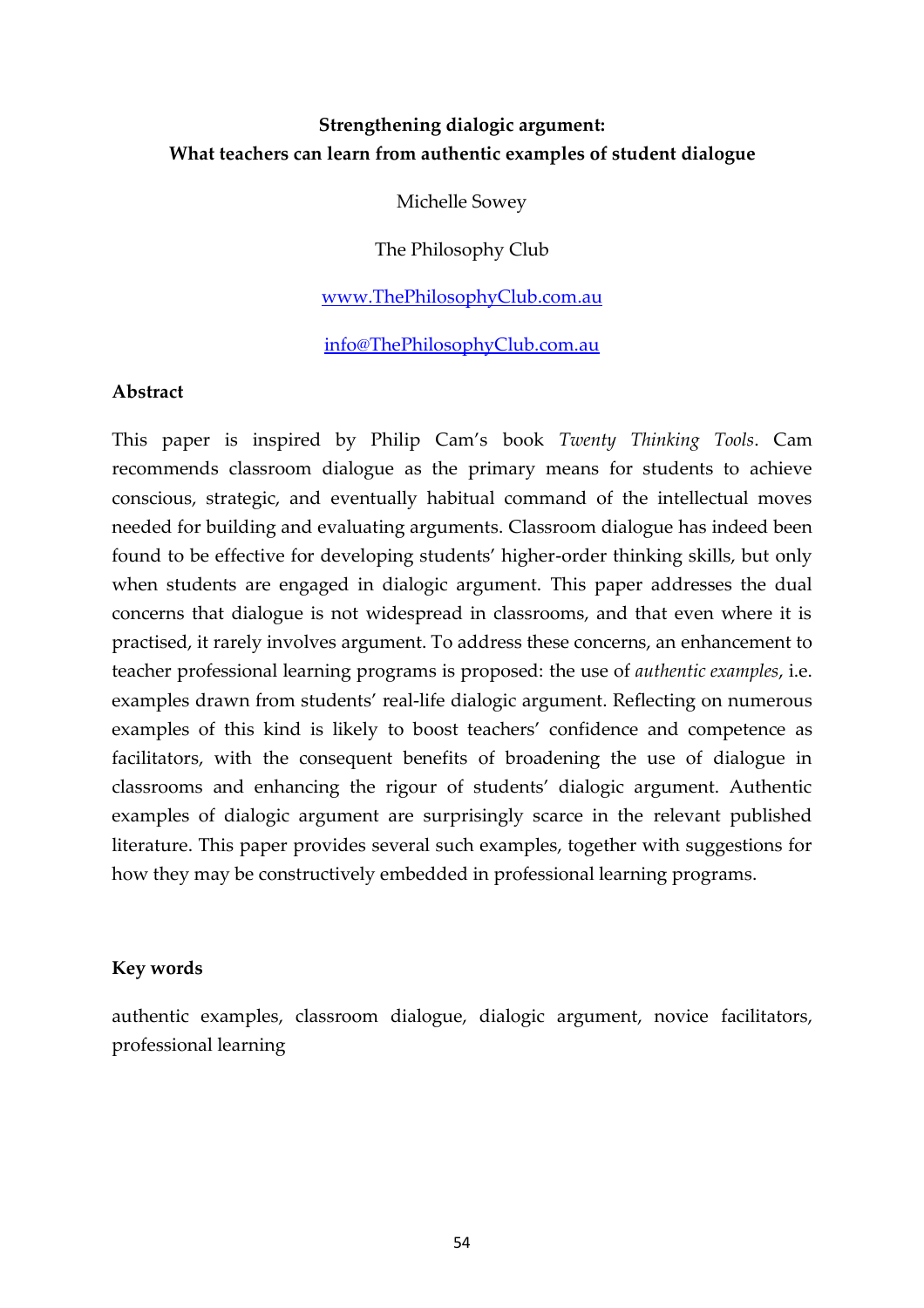*Ingrained habits of mind are not going to be overcome with a little bit of extra knowledge. To have any real hope of change, we need ... first, a lot of practice. Practice on real world decisions and not on abstract problems.*

Julia Galef, in an interview by Heleo Editors (2016)

## **Introduction**

In his highly-regarded primer for teachers, *Twenty Thinking Tools*, Cam (2006) lays out the strategies of argumentation that he considers fundamental to an education for thinking. Each argument strategy—or 'thinking tool'—serves to hone a specific intellectual move, such as giving reasons, making inferences, establishing criteria, drawing distinctions, and testing assumptions. Jointly, the tools help to cultivate students' philosophical dispositions: to question, to reason, to investigate claims, to evaluate arguments fair-mindedly, to engage seriously with diverse views, and to think discerningly for themselves.

The most fitting context for students to learn to use the tools, Cam maintains, is dialogue. Empirical studies confirm that dialogue does in fact help students to develop higher-order thinking, with improvements recorded in students' non-verbal reasoning (Wegerif, Mercer & Dawes 1999), generation of relevant arguments, counter-arguments and rebuttals (Dong et al. 2010; Kuhn, Shaw & Felton 1997; Reznitskaya et al. 2001), and generalisable knowledge of argumentation schemas (Reznitskaya et al. 2009; see also Dong et al. 2010). Other recorded impacts of dialogue on higher-order thinking include increased use of evidence (Chinn et al. 2001), greater competence in weighing the importance of reasons (Zhang et al. 2016), fuller consideration of alternative perspectives (Chinn et al. 2001; Kuhn, Shaw & Felton 1997; Zhang et al. 2016) and more frequent use of analogical reasoning (Lin et al. 2012).

Yet despite these documented benefits, a disparity exists between the ideal of dialogic communication and the reality of largely monologic teaching, as Reznitskaya and Gregory (2013) point out. This echoes Cam's (2006) observation that it is 'unfortunately all too rare' (p. 28) for schools to use dialogue as a standard pedagogical approach. Moreover, even those teachers who enthusiastically embrace the idea of dialogic teaching reportedly struggle with facilitating dialogue in their classrooms (Reznitskaya & Gregory 2013).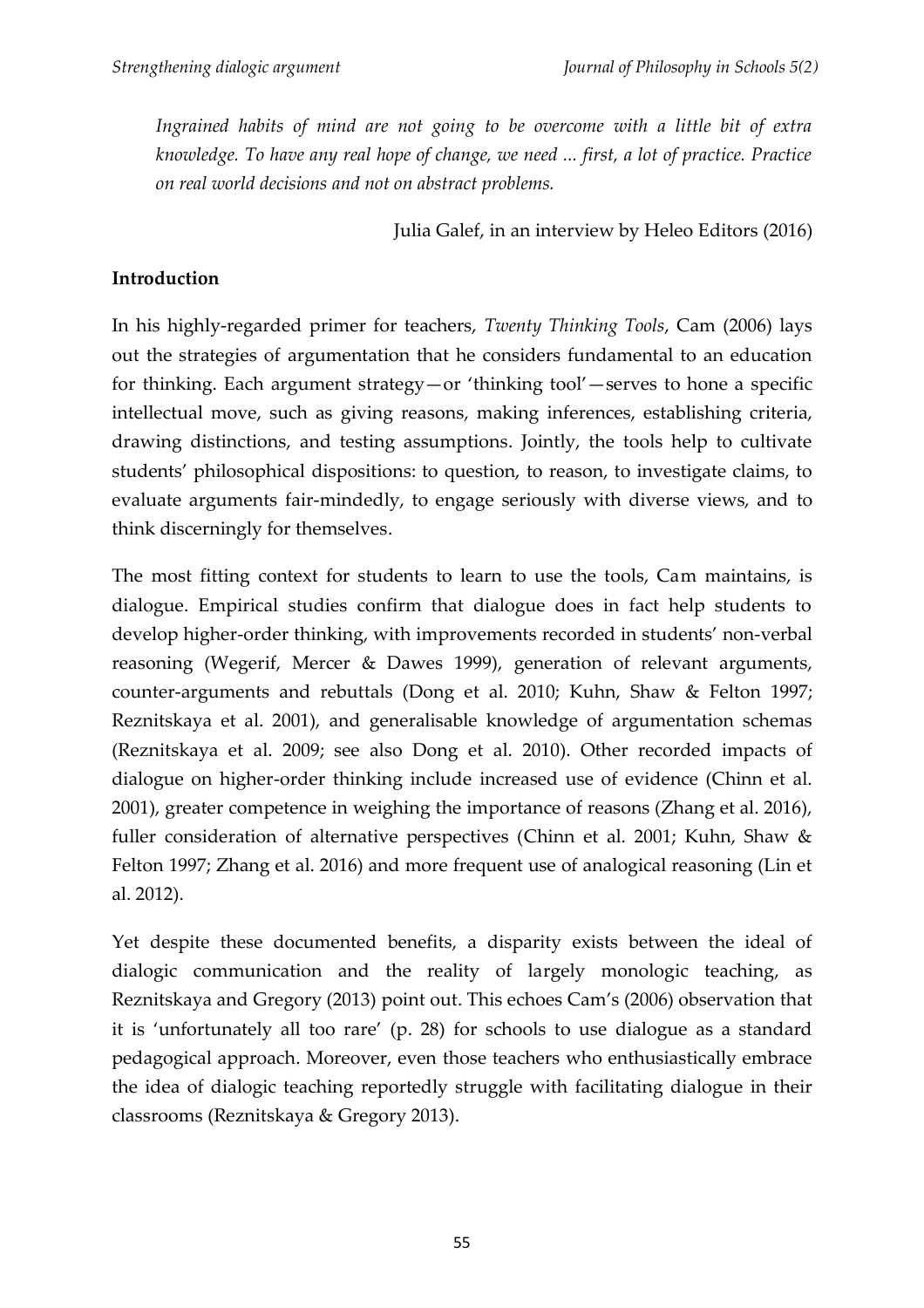Another concern is that even where students do engage in classroom dialogue on a regular basis, they rarely succeed in engaging in dialogic *argument*. According to Kuhn and Felton (2001, citing Walton 1989) dialogic argument has two major goals. The first is to find common ground with those who hold a conflicting position. By securing commitments or concessions from others in the group, students can establish agreement on shared beliefs and use this to bolster their respective arguments. The second goal is to reduce the force of opposing arguments. By drawing attention to any weakness in those arguments, students can reveal them to be less persuasive than they may initially appear.

Classroom dialogue often falls short of achieving these two goals, and instead takes the form of a superficial and directionless conversation. Students share their opinions in turn, but fail to work systematically with each other's ideas. The resulting discourse may *resemble* genuine dialogic argument—in that students make sequential contributions and express their disagreement—yet it amounts to mere 'pseudo-argument' (Kuhn 2008, p. 146).

By way of illustration, the adolescent subjects of Kuhn's (2008) empirical studies of student dialogue were willing to stake out conflicting positions on controversial issues, and tried to argue compellingly for the merits of their respective positions. Yet in most cases, they merely juxtaposed their respective arguments, paying little or no attention to one another's contributions and failing to engage one another's claims and reasons. They each seemed to believe that if they argued forcefully enough, their own position would prevail, 'outshining any competitors, which [would] fade away without further consideration' (Kuhn 2008, p. 146). Reznitskaya and Gregory (2013) report on the emergence of the same kind of pseudo-argument in a dialogue among fifth graders:

Student ideas were treated as merely opinions, rather than as hypotheses to be taken up, tested, and reconstructed .... [S]tudents had more opportunities to talk, compared to a traditional classroom. However, their contributions received no further scrutiny by the group, and the time was spent on the sharing of opinions, which remained unexamined and disjointed. (p. 128)

Many teachers who are wary of didactic methods and eager to foster classroom dialogue inadvertently slip into patterns of expression that allow pseudo-argument to flourish. Examples of such patterns are posing 'an endless sequence of ostensibly open questions which ... are unfocused and unchallenging ... [and providing]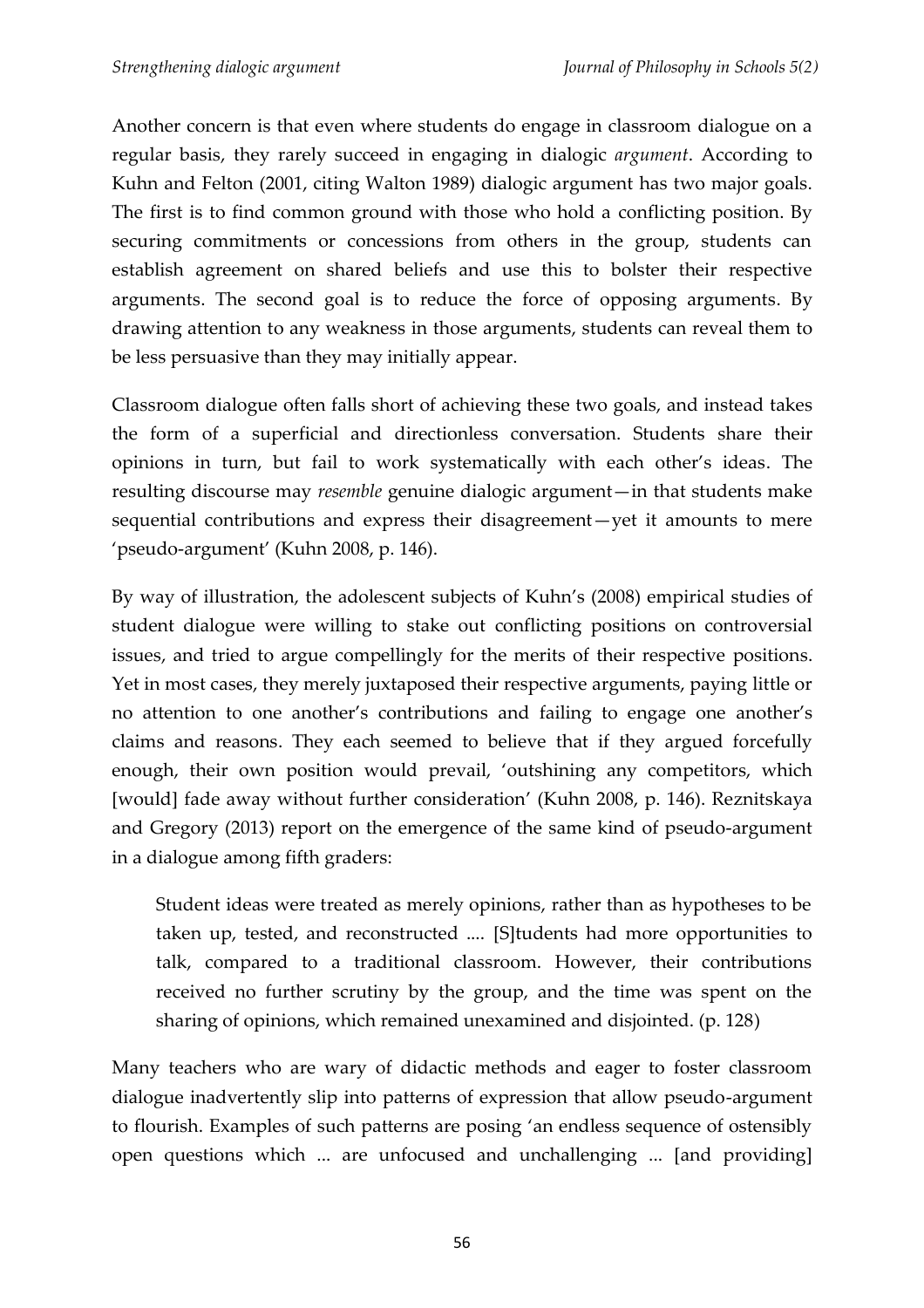habitual and eventually phatic praise rather than meaningful feedback' (Alexander 2005, p. 3).

If dialogic argument is to thrive in classrooms, teachers must be better prepared. They must learn to pay more than incidental attention to what Cam (in press) calls *the hallmarks of teaching for critical thinking*: 'such things as inference-making, justificatory reason-giving, reasoned judgment, clarification, distinction-making, definition, and the use of conceptual criteria' (p. 11). When teachers learn to make judicious facilitation moves that scaffold students' thinking during classroom dialogue, the effects can be far-reaching (Jadallah et al. 2011).

In what follows, I consider the potential of professional learning programs to better equip teachers to attend to the thinking tools and to build students' capacity for dialogic argument.

My remarks apply equally to university education courses for pre-service teachers and to continuing professional development programs for practising school teachers, both primary and secondary. I am thinking broadly of any professional learning context in which there is a focus on promoting dialogic teaching, whether in philosophy or in any other subject that lends itself to dialogic argument.

# **A proposal**

My dual objectives here are to *broaden the uptake of dialogic teaching* and to *engender dialogic argument* among students.

To address these objectives, I advocate a particularly powerful enhancement of professional learning programs—that is, that the exposition of thinking tools be complemented by *examples drawn from actual student dialogues* (hereafter, 'authentic examples').

Authentic examples of dialogic argument may take the form of videos, audio recordings or direct verbal transcripts of student dialogue. Such examples are surprisingly scarce in the literature that prepares teachers to develop students' argumentation skills through dialogue. For instance, in Cam's (2006) *Twenty Thinking Tools*—a nuanced introduction to a wealth of argument strategies—the expository passages are complemented largely by hypothetical examples or descriptive accounts of how the thinking tools may be used in classroom dialogue.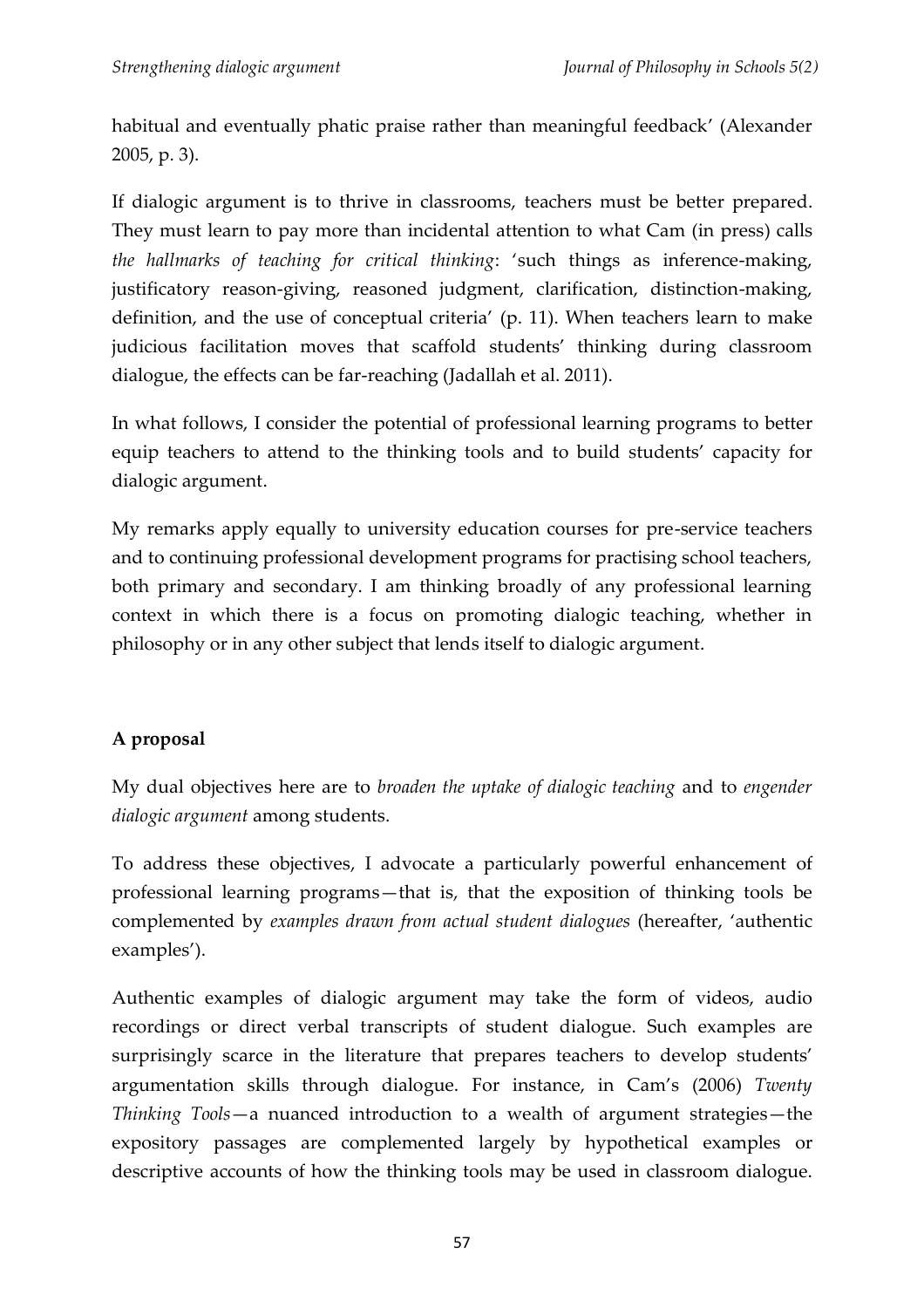While these illustration types have the virtue of conciseness, teachers exposed to only hypothetical examples and descriptive accounts are likely to be perplexed when they face the realities of facilitating dialogic argument in their classrooms.

Why are authentic examples so hard to find? There are several factors: the difficulty in obtaining parental consent to share recordings of their children publicly; the effort and expense involved in adequately recording and possibly transcribing dialogues; and the reluctance of teachers to expose their facilitation practice to critique.

It is well worth striving to overcome these challenges, however. Empirical studies have 'consistently found that teachers benefit from the immediate, rich, and detailed medium of authentic classroom video as a material in professional learning' (Baecher & Kung 2011, p. 16), and these benefits are not limited to the audiovisual medium. Taking the time to analyse and discuss authentic examples across a variety of media is reported to be professionally valuable (Luo 2015).

What makes authentic examples so valuable? I suggest that they offer four distinct benefits in professional learning programs for novice facilitators (hereafter, 'novices'). The first and second of these benefits relate to broadening the uptake of dialogic teaching, while the third and fourth relate to engendering dialogic argument.

1. Authentic examples are *demystifying*. Novices frequently ask how dialogic argument looks in the classroom. They are likely to have heard general claims of the following sort: 'The use of metacognitive strategies transforms a directionless conversation into an inquiry, during which the participants' thinking moves towards reasonable judgments' (Reznitskaya & Gregory 2013, p. 117). Yet novices typically have few, if any, opportunities to observe live student dialogues. One reason for this is that philosophical enquiry, one of the natural settings for dialogic argument, remains marginal in many countries' education systems. Although philosophy has surpassed other disciplines in developing 'precision tools for thinking conceptually', as Cam (2018, p. 9) puts it, 'harnessing the power of Philosophy to teach children to think is still an idea in its infancy ... It is extremely rare to find philosophy taught as a subject area in the elementary school, or in the junior secondary school' (Cam 2012, p. 118). Sharing authentic examples may therefore be the most practical way for professional learning providers to present novices with a detailed view of what actually takes place in dialogic classrooms.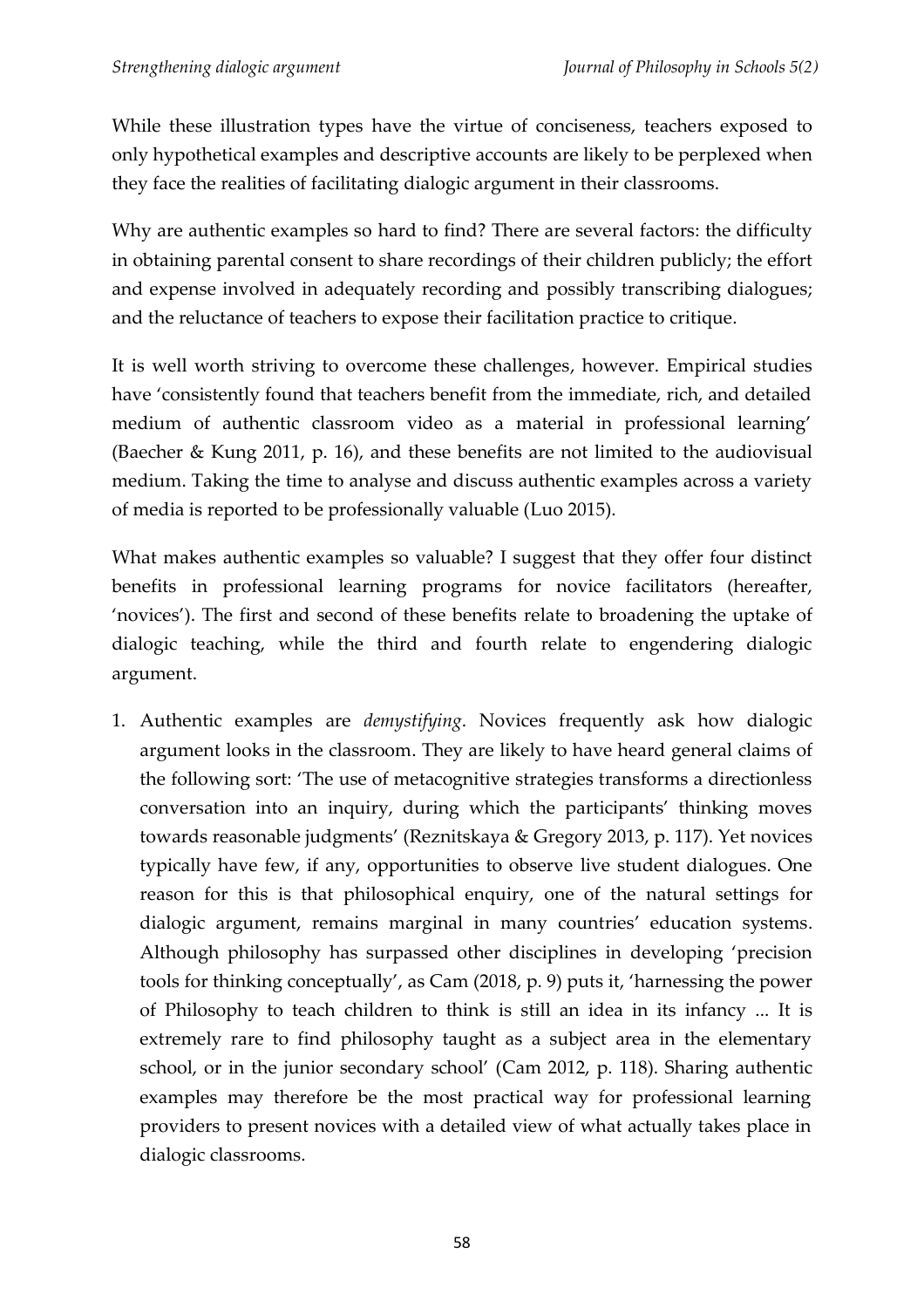- 2. As evidenced by the literature on case learning, authentic examples are *motivating* (Heitzmann 2008; Luo 2015). Many novices, daunted by the prospective demands of facilitating classroom dialogue, are hesitant to try it. Authentic examples help to motivate initial facilitation attempts because they situate learning in specific contexts and inspire novices' curiosity. In these respects, authentic examples resemble case studies, which are known to 'engage our attention, lodge in our memory and capture our commitment' (Shulman 1992, p. 23).
- 3. Authentic examples *uncover students' reasoning*. In the course of classroom dialogue, students continually formulate more or less logical arguments. Teachers can help students to evaluate these arguments by posing questions such as:

What objections might be raised? How would the argument handle counterexamples? Where does the argument suffer from a lack of clarity, consistency, or plausibility? How might the argument ... be revised or strengthened to meet objections? Does an alternative argument better defend the same position? (Goldberg n.d., para. 6)

However, the vagaries of students' natural speech can make it difficult to ascertain, much less evaluate, the arguments they are trying to convey. In the course of classroom dialogue, students typically use idiosyncratic turns of phrase, voice nebulous ideas, and make implicit assumptions and inferences. Portraying students' natural speech is therefore an important feature of authentic examples; it provides opportunities for novices to practice detecting, examining and appraising the arguments that are implicit in students' spontaneous talk.

4. Authentic examples *develop novices' practical knowledge of when and how to intervene* in the flow of classroom dialogue (Tigchelaar & Korthagen 2004). It is well known that teachers often struggle to bridge the gap between the theories they learn and the practice of teaching. In the context of learning to facilitate dialogic argument, there can be a troubling gap between understanding the thinking tools in the abstract and applying them in actual classroom situations. Engaging seriously with authentic examples is a means of bridging this gap. It is for this reason that case-based instruction in which novices study complex, real-world classroom situations has 'become a mainstay in many education [degree] programs ...; [it] supports and nurtures ... teachers as they evolve from novices to experts' (Gonzalez-DeHass & Willems 2014, p. 101).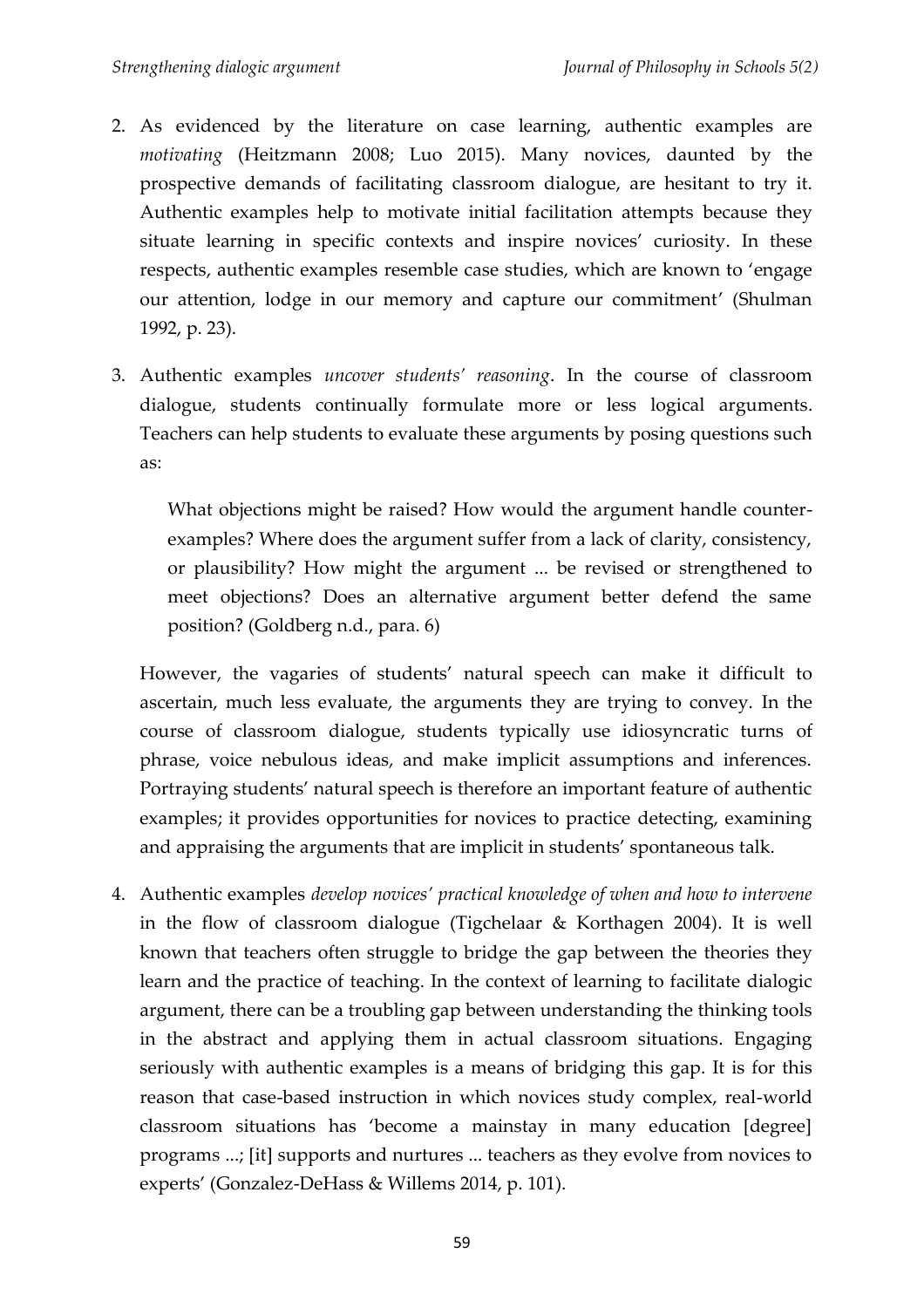Immersion in authentic examples confronts novices with a wide variety of unexpected situations demanding prompt decisions; it further calls for reflection on the merit of those decisions. Such decision-making and reflection are indispensable for developing practical knowledge, that is, 'the power to analyze and master a tangled circumstance' (Merseth 1996, p. 732, quoting Pearson 1951, p. 178). Extensive literature on case learning confirms that the study of detailed examples develops novices' analytical and critical thinking, decision-making, and reflective judgement (Darling-Hammond & Hammerness 2002; Luo 2015; Merseth 1996; Nath 2005; Shulman 1992).

Indeed, authentic examples afford novices the vicarious experience of a *range* of dilemmas that they would otherwise encounter only across months or years or facilitation practice. Dialogue transcripts—especially when accompanied by audio or video recordings, which compellingly illuminate non-verbal communication—forewarn novices of the very kinds of problems and microdecisions they will face in their own professional practice. Exposure to authentic examples can therefore be expected to accelerate novices' competence in enquiry facilitation: a welcome boost in a complex domain in which 'subtle judgements and agonizing decisions' (Shulman 1992, p. 28) are the stock-in-trade.

Empirical research bears this out. Examining the use of classroom video in teacher professional development, Borko et al. (2011) cite a range of studies indicating that the demands of interpreting classroom video parallel the demands of teaching, and that teachers who analyse recorded examples of student thinking are better equipped to promote student thinking in subsequent classes.

If routinely embedded in professional learning programs, then, authentic examples could be expected to help novices rehearse responses to a wide range of scenarios—including, importantly, the appearance of pseudo-argument in their dialogic classrooms.

### **Examples don't speak for themselves**

It is refreshing to discover the occasional resource about dialogic teaching that contains numerous authentic examples, providing a rare and vivid impression of the 'feel' of student dialogue. Fisher's (2012) *Teaching Thinking: Philosophical Enquiry in*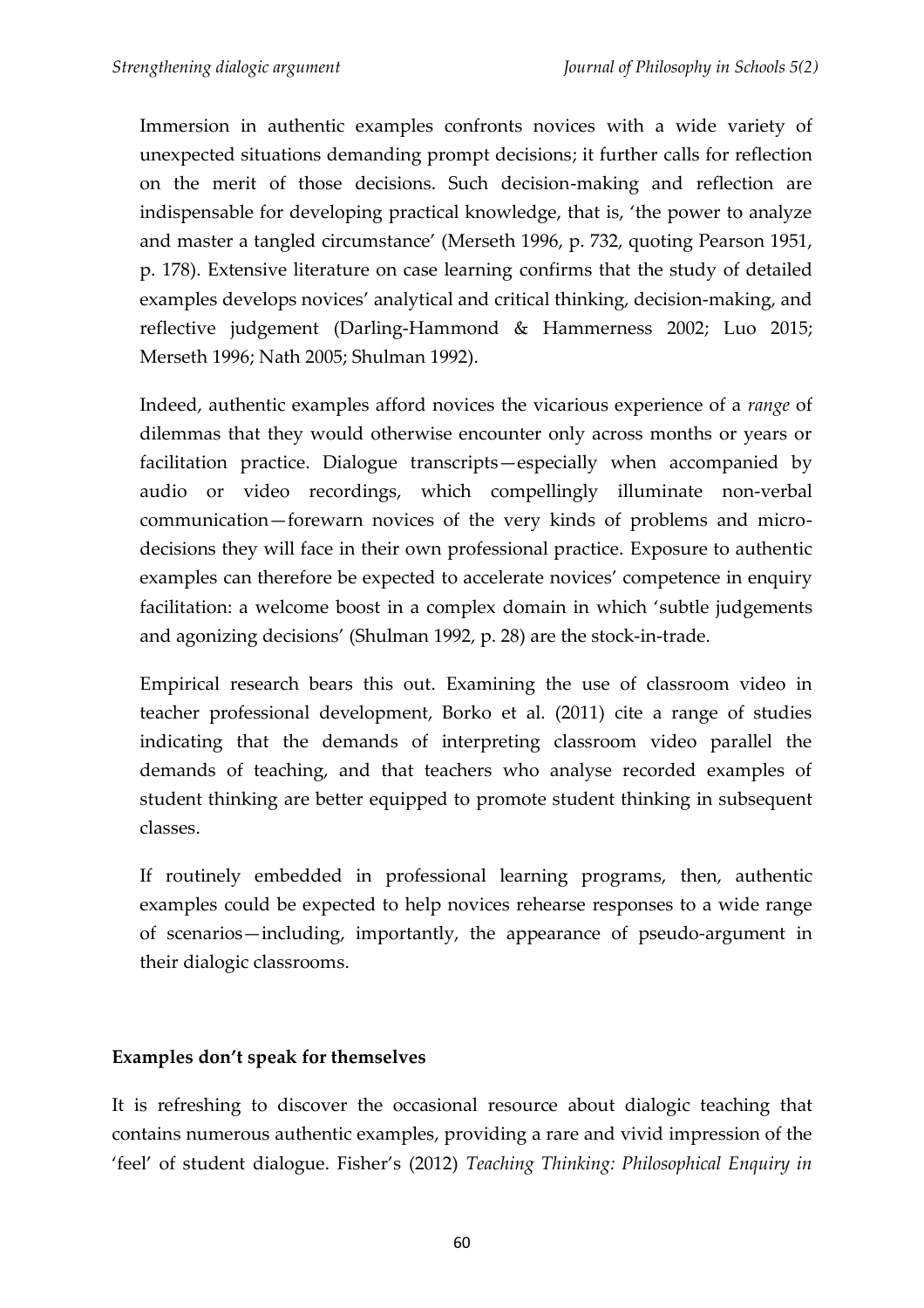*the Classroom* and Robinson's (2013, 2014) videos of philosophical enquiry in schools are among such resources.

Merely *displaying* a series of authentic examples, however, is not sufficient to equip novices for facilitating dialogic argument. The examples must first of all be aptly selected to prompt analytical thinking. They must then be explored deliberately. Failing this, Erickson (2014) cautions, novices may 'find themselves at sea ... in a stream of continuous detail they don't know how to parse' (p. 146).

Providers of professional learning have various strategies at their disposal for helping novices to interpret authentic examples. One strategy is to pose substantive questions that focus novices' attention on the examples' salient features; another is to facilitate productive conversations (Borko et al. 2011).

A further strategy is to provide 'yeasty layers of commentary' (Shulman 1992, p. 28). As Shulman (1986) points out, generalisability does not inhere in the examples themselves, but rather in the interpretative power of the people who examine them. Few experts in dialogic argument are as successful as Reznitskaya and Wilkinson (2017) and The Philosophy Foundation (2011) at revealing the mechanics of students' thinking in particular examples, and how these are shaped by particular facilitation moves.

Expert support can also serve to scaffold novices' skill development, as novices imagine themselves in the role of facilitator and rehearse skills such as appropriate interjection. 'We should not lose sight of the fact', Cam (1994) advises, 'that genuine know-how and discernment come about through the application of knowledge and understanding to practical issues and problems' (p. 13). Worley (2009b) offers similar counsel: 'Good thinking is better learnt ... by 'doing' and 'modelling' rather than by [propositional] "learning about"... [T]o be able to think well ... one needs to be well acquainted with the methods of good thinking: one needs to practise them' (p. 149). Although Cam's and Worley's remarks were made in the contexts of sharpening students' ethical decision-making and critical judgement respectively, they each stand as a testament to the utility of authentic examples for building proficiency in any domain.

In the next section I present seven authentic examples of the sort that providers of professional learning could use constructively. Five of the examples come from my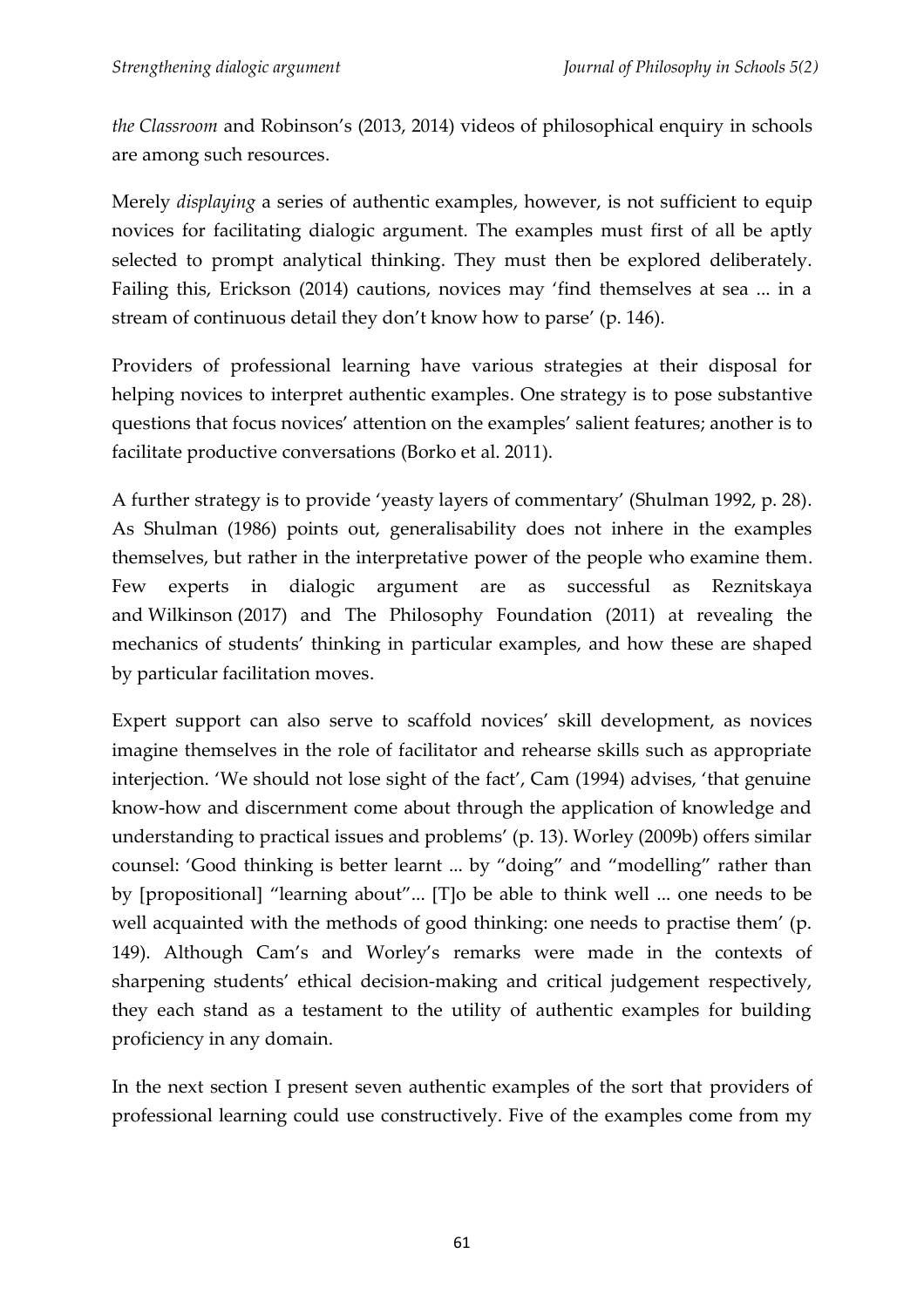own work as a facilitator and trainer of novices at The Philosophy Club. <sup>1</sup> The remaining two examples are drawn from the work of others.

### **Two types of authentic examples**

The examples I present below are of two types: 'model facilitator' examples that invite novices to analyse how a facilitator fosters students' thinking, and 'adopt the mantle' examples that invite novices to play the role of facilitator and decide how best to proceed.

Cutting across these example types is students' varied proficiency with the thinking tools. In some examples, students are already adept at making particular intellectual moves and the facilitator has the opportunity to *highlight* this proficiency. By 'underlining these moves when they occur,' as Cam (2006, p. 3) says, the facilitator promotes students' metacognitive awareness and consolidates their learning. In other examples, students have not yet mastered particular intellectual moves and the facilitator has the opportunity to *elicit* these moves by 'requesting them and explicitly reinforcing their use' (Cam 2006, p. 3).

## *'Model facilitator' examples*

 $\overline{\phantom{a}}$ 

Model facilitator examples provide opportunities for novices to analyse and interpret both the students' contributions and the facilitator's interventions (Luo 2015).

I use model facilitator examples extensively in my own professional learning programs. Their value to novices is evidenced in feedback such as: 'I feel like my philosophy barometer has been switched on' and 'It was fantastic to see examples of what you were teaching us about through videos, audio and transcripts, just to see it in action. It made clear how capable kids are of engaging in deep philosophical thought' (The Philosophy Club n.d. 1).

<sup>1</sup> I transcribed the dialogue with the consent of participating students and their parents from audio recordings made, likewise with consent, during The Philosophy Club's student workshops in the period 2012-2014.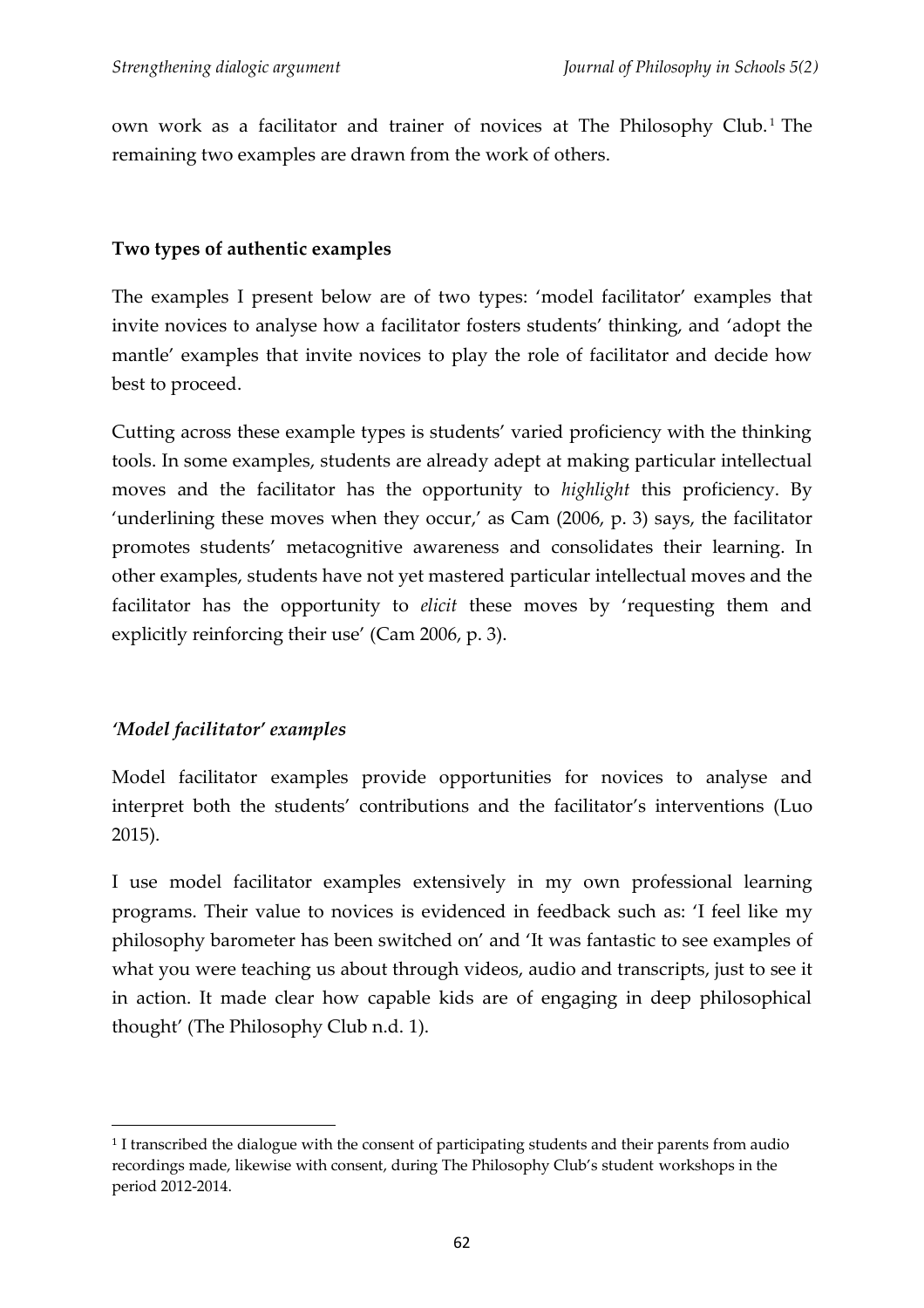### *Example 1*

The transcript below is excerpted from a dialogue among 8–10 year olds about identity and change. The students' dialogue followed the facilitator's narration of Worley's (2011, p. 86) version of the classic 'Ship of Theseus' thought experiment. As the story goes, the Ship of Theseus has all its wooden components gradually replaced by metal ones; later, a poor sailor collects the discarded wooden parts and reassembles them into a functioning ship. The facilitator begins by asking the students to consider the original ship (made of wood) and its replacement (made of metal).

Facilitator: Is this ship the same ship?

- Student 1: It's a different type of fabric that they used.
- Student 2: It's the same model with different materials.
- Student 3: It's a new ship with [functionally] the same parts.
- Facilitator: Do you think the material matters to whether it's the same ship or not?
- Student 4: Metal has different atoms than wood, and atoms mean a lot, so I think it's a new ship.
- Facilitator: A new ship; a different ship. Does anybody think it's the *same* ship?
- Student 2: I think it's the same ship.
- Facilitator: And what makes it the same?
- Student 2: It's in the same form or shape as the old wooden boat. The wooden boat would have broken into tiny pieces of driftwood and rotted out and the metal would have sunk and rusted. But if you upgrade your ship, it's still the same ship. Every ship has its own soul, like a person has its own soul. Like, the Japanese believe that every object has its own soul.
- Facilitator: In the story, the poor sailor built a ship for himself out of all the relics from the original ship. So we've got the original wooden ship, and we've got the ship that had all its wooden parts replaced with metal, and then we've got the ship built out of the cast-off wooden parts from the original ship. So my question for you is: which is the Ship of Theseus?
- Student 2: Maybe some of the soul or essence just couldn't let go of the ship. So they're probably both Theseus's. They've both got spirit in each. They've both got the same form.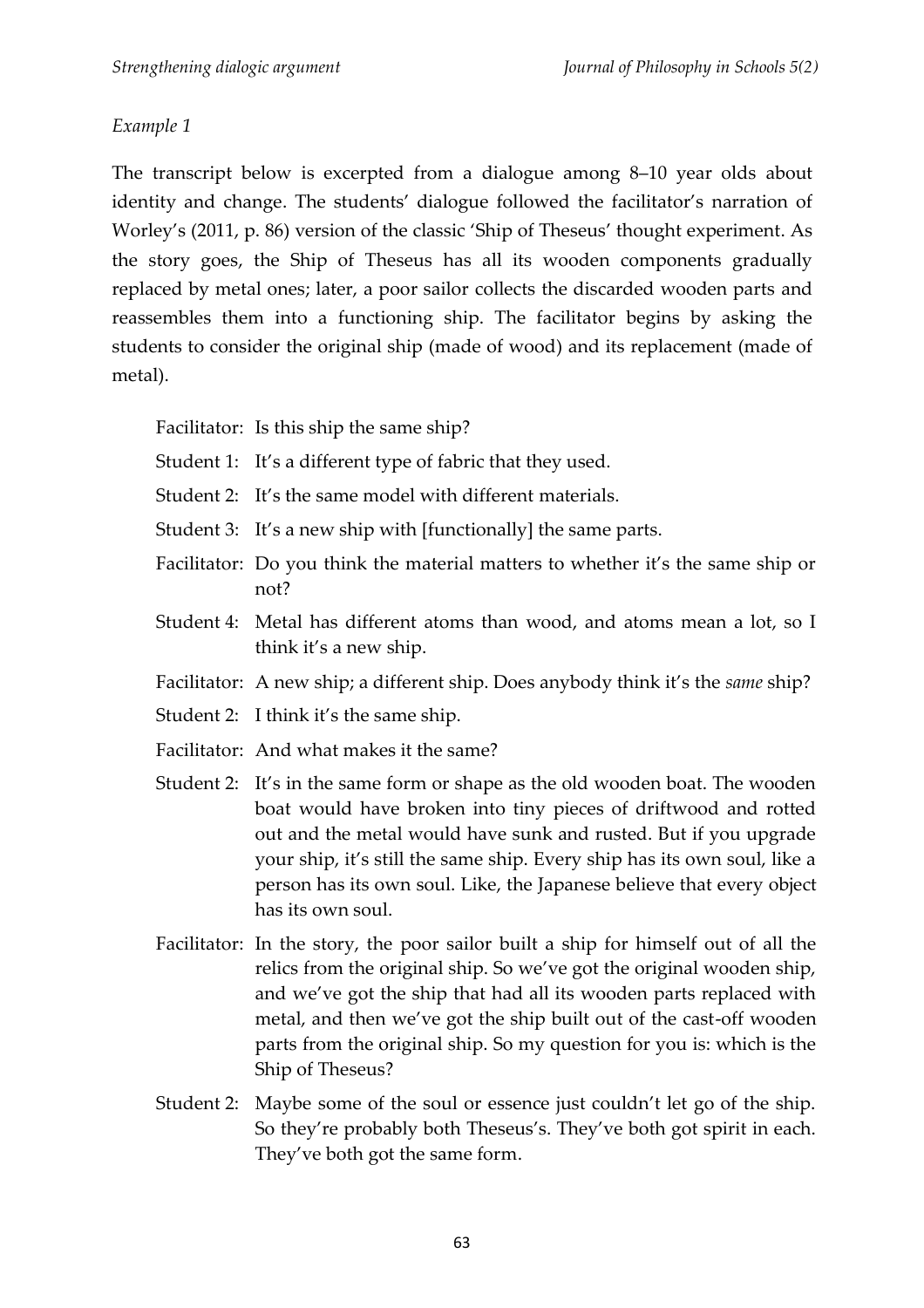Student 1: If you ask Theseus, he'll point to the metal one. ■

#### The Philosophy Club (n.d. 1, pp. 2-3)

Even this brief transcript contains much for novices to analyse. As the students wrestle with philosophical concepts of qualitative and numerical identity, the facilitator intervenes strategically to support students' use of various thinking tools. The facilitator seeks disagreement ('Does anybody think it's the *same* ship?'), elicits students' reasons ('And what makes it the same?'), asks students to evaluate a given criterion for judgement ('Do you think the material matters to whether it's the same ship or not?'), and eventually clarifies and extends the question to involve a comparison among the three ships described in the story. Examples like this showcase facilitation in action, affording novices the opportunity to analyse just *how* model facilitators succeed—and where they sometimes fail—in highlighting and eliciting students' intellectual moves.

#### *Example 2*

Here we have another 'model facilitator' example. This transcribed dialogue, in which the students investigated personal identity, flowed from their exploration of the Ship of Theseus story:

| Facilitator: What is it that makes you still you, even though you change as you<br>grow up, and eventually grow old? |  |
|----------------------------------------------------------------------------------------------------------------------|--|
| Student 1: You look the same  you <i>are</i> the same.                                                               |  |
| Student 2: You can't just say 'you are the same' because that's just a circle.                                       |  |
| Student 1: Well, your name is the same.                                                                              |  |
| Student 3: You've got the same heart.                                                                                |  |
| Student 4: The same family members  same mother.                                                                     |  |
| Student 5: You still have the same body parts.                                                                       |  |
| Student 6: Same DNA.                                                                                                 |  |
| Student 7: Same blood cells.                                                                                         |  |
| Student 8: Same mind.                                                                                                |  |
| Student 9: Same personality.                                                                                         |  |
| Student 2: Same experiences  the same memories.                                                                      |  |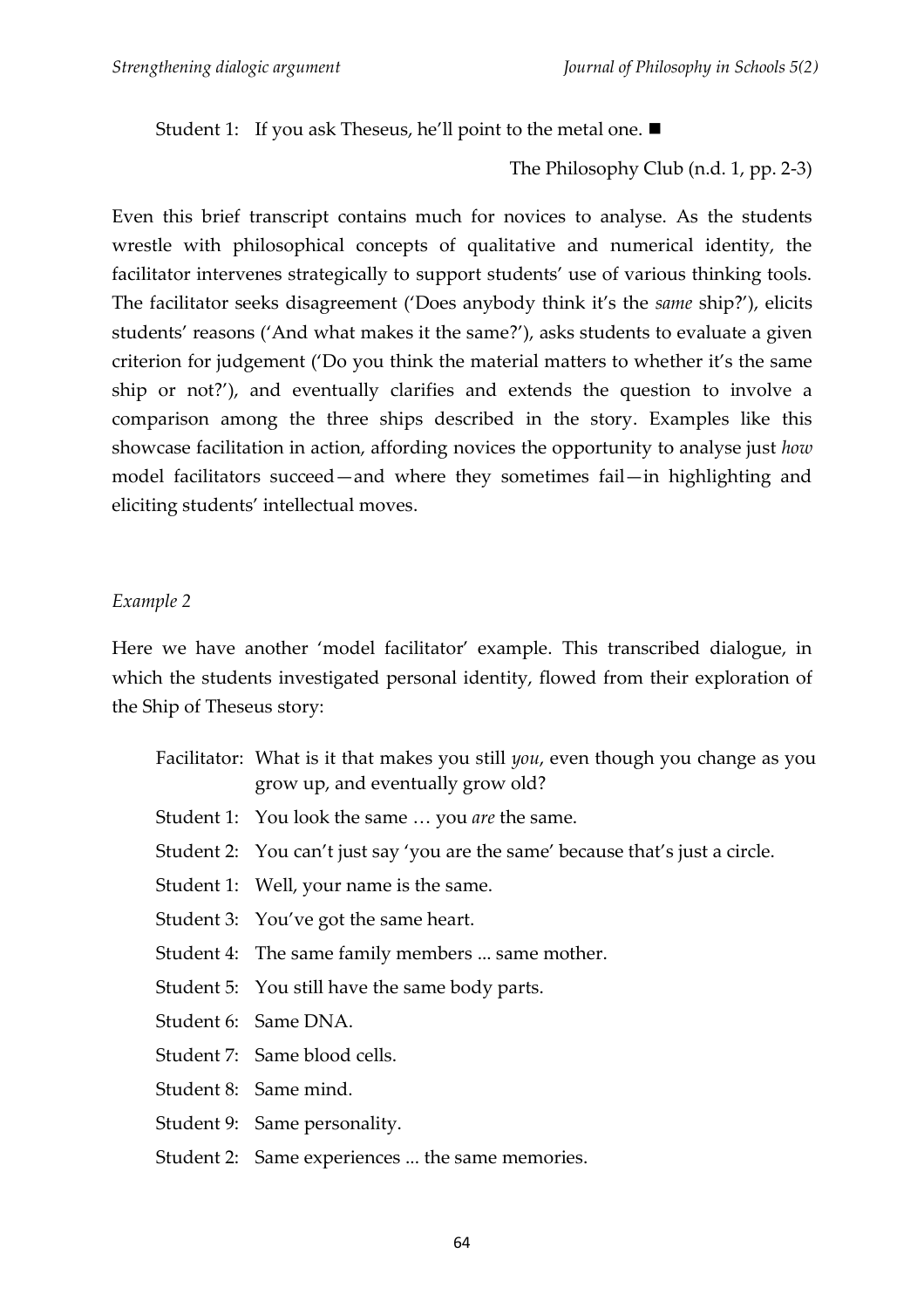Student 10: You *like* the same things.

Student 11: I think something that never changes about you are your fingerprints, and the way that your toes are shaped.

....

- Facilitator We've made some progress here. You've thought of a lot of ways in which we remain the same throughout our lives. These are our *criteria* for being the same person. Now, can you fault these criteria? Can you think of any exceptions?
- Student 2: Well, you would have the same mind, but different things *in* your mind. Different points of view.
- Student 11: You don't really have to have the same appearance to be you. I could have a makeover and still be me.
- Student 6: You don't need to have the same body, because you could have plastic surgery and still be you.
- Student 2: You could get a prosthetic leg. Or you could get all your internal organs and body parts transferred.
- Student 3: Your mother can change. You can have step-mums.
- Student 6: Anyone can change their name and still be the same person.
- Student 9: Your heart can change because you can change from being a really mean person to someone nice.
- Student 7: And also you can have a heart transplant, which is *literally* changing your heart.
- Student 8: You *can* get a different personality. Like, when I'm an old person, I'm going to be like: 'Get out of my yard, you young whippersnappers!'
- Student 10: You could lose all your memories. But you probably would still be you. You've *got* the memories that you forgot, but you don't know where, tucked away somewhere in your brain ... you can't find them. But you are still you anyway.  $\blacksquare$

The Philosophy Club (n.d. 1, pp. 4-5)

Working together, the students succeed in generating a diverse set of criteria according to which a person's identity may be thought to persist over time. When prompted, the students succeed in calling many of these criteria into question, to the point of dismantling virtually the entire set. (For a detailed analysis of another student dialogue inspired by the same stimulus material and covering similar territory, see Worley 2009a.)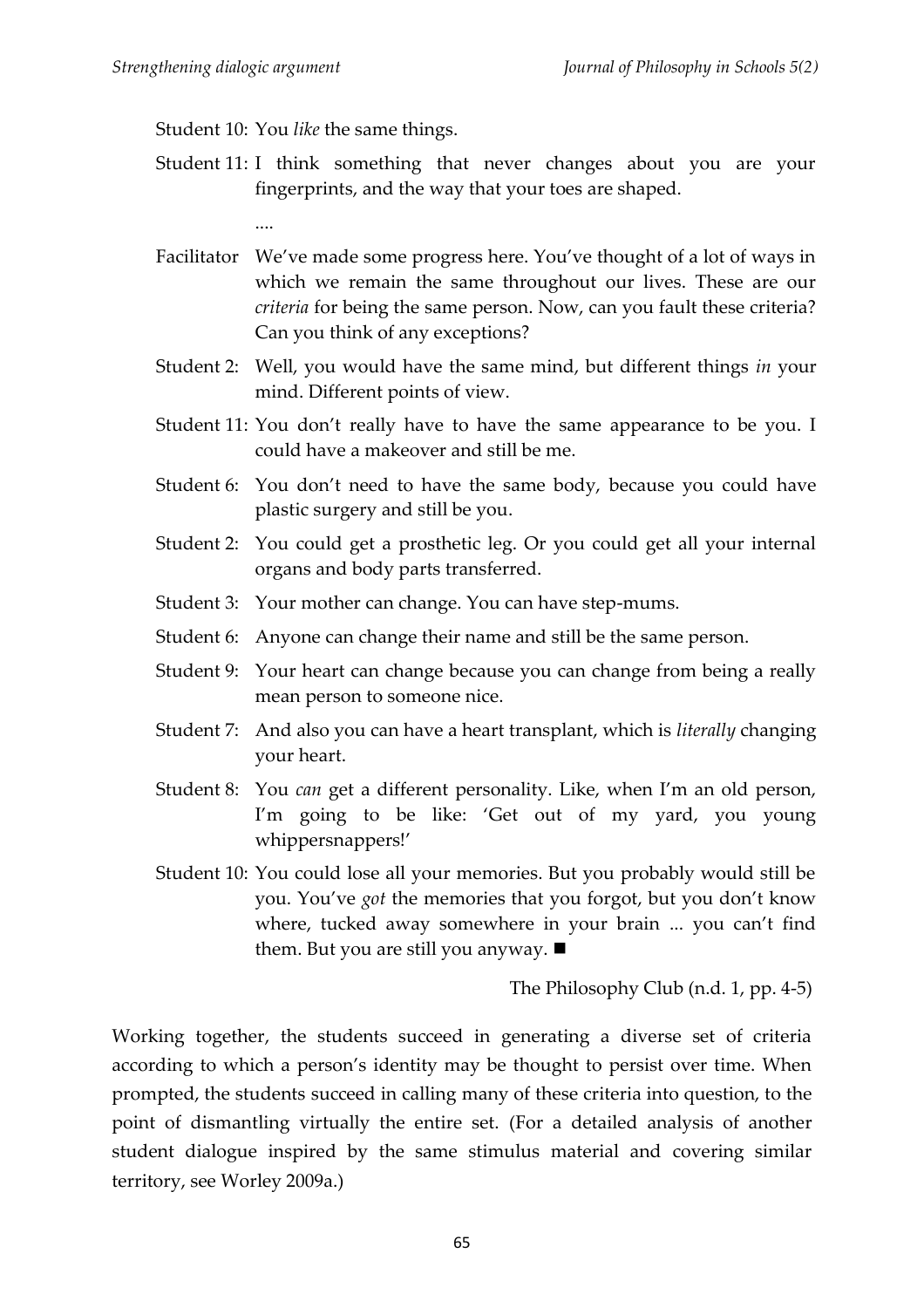### *'Adopt the mantle' examples*

'Adopt the mantle' examples invite novices to decide how best to foster students' thinking. They present facilitation scenarios that call for reflective decision-making (Luo 2015).

The value of these examples is conveyed in the following feedback from a participant in a teacher education module that employed video vignettes in conjunction with analysis, personal reflection and group dialogue: '[G]iving teachers scenarios and asking them what they would do ... trains teachers to react appropriately and also gives them a pool of scenarios and responses to store in their memory and refer to when similar situations arise' (Hewitt, Pedretti, Bencze, Vaillancourt, & Yoon 2003, p. 496).

### *Example 3*

Like the previous one, this example illuminates the use of criteria—but here, novices are invited to adopt the mantle of the facilitator themselves. In this example transcribed from a video (Makhoul 2016), we have a young child, aged five, talking with her mother:

| Child:        | I will eat whatever there is on the table, but not chicken or meat<br>because they're animals, and I like animals |  |
|---------------|-------------------------------------------------------------------------------------------------------------------|--|
|               | Mother: How about fish?                                                                                           |  |
|               | Child: Fish? Fish—is it an animal?                                                                                |  |
| Mother: Yeah. |                                                                                                                   |  |
| Child:        | I won't eat that either. I won't eat animals! ■                                                                   |  |

In this dialogue, the child shows herself to be already adept at making judgements by reference to a criterion, so she would be well served by having this proficiency highlighted. Novices presented with this example of dialogue could be invited to identify which thinking tool the child is using, how exactly she is using it, and how a facilitator might best respond in order to draw her attention to her achievement. It is not a trivial matter for novices to begin with the task of identifying which thinking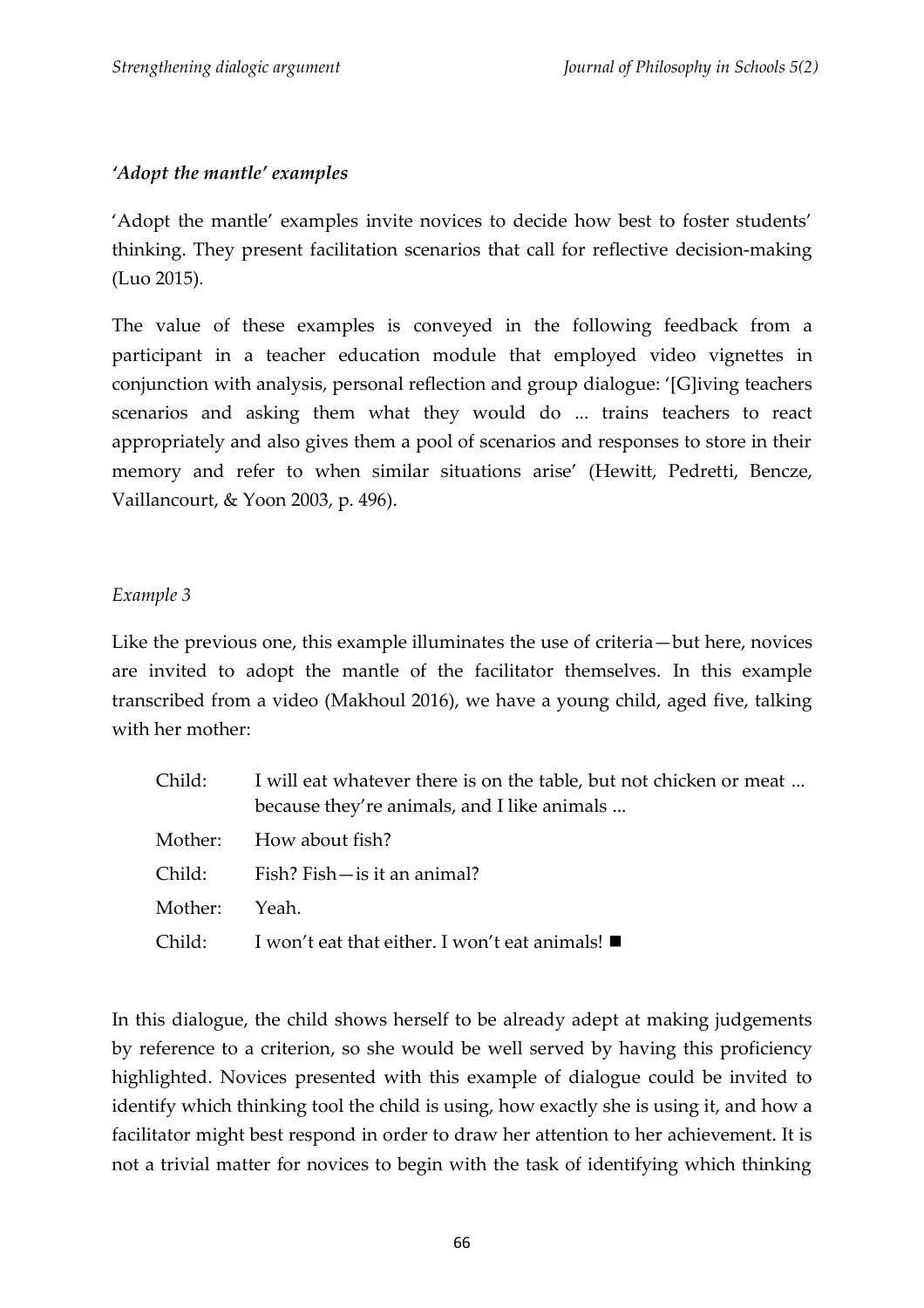tool is in play. Shulman (1996) points out that asking *'What is this a case of?'* (p. 201) stimulates teachers to do precisely the intellectual work that makes examples so fruitful for professional learning.

## *Example 4*

This example may help to illustrate how novices, tasked with highlighting students' proficient use of the thinking tools, might deal with a more complex exchange of ideas. The transcript below reflects part of a dialogue about free will among students aged 7–10:

- Student 1: Actually, you don't have free will. You don't have free will [even] if you think you do. Because if I thought I could walk through that glass [wall], I wouldn't be able to, just 'cause I thought that ... Eventually when you were doing something that you'd think you were able to do, you would have to find out at some point that you can't ...
- Student 2: So you can't walk through that [glass wall]. You still have free will inside the rules of—the laws of the world.
- Student 3: There are two types of rules. One of the rules is a law, and there's a second type of rule which is like—
- Student 2: One of those rules is inside the other one.
- Student 3: —One of those rules is like, you can't smoke in spots where it says 'You can't smoke in this spot', and then the other one is a rule of life, almost, or a rule like you can't walk through glass.
- Student 2: The rules of a game is *inside* the rules of life. It is.

The Philosophy Club (n.d. 1, p. 22)

Novices projecting themselves into the role of facilitator might attend to the use of distinction, noting that a student distinguishes between natural or physical laws (alluded to as 'laws of the world' or 'rules of life') on the one hand, and human or societal laws (alluded to as 'rules of the game') on the other. Novices might also recognise the helpful use of example, with a student citing the impermeability of a glass wall as an example of a natural law and a prescribed smoking ban as an example of a human law. Novices might further observe that the final insight—that human laws exist within a broader framework of natural laws—reveals that student's use of conceptual exploration—specifically, categorical thinking—to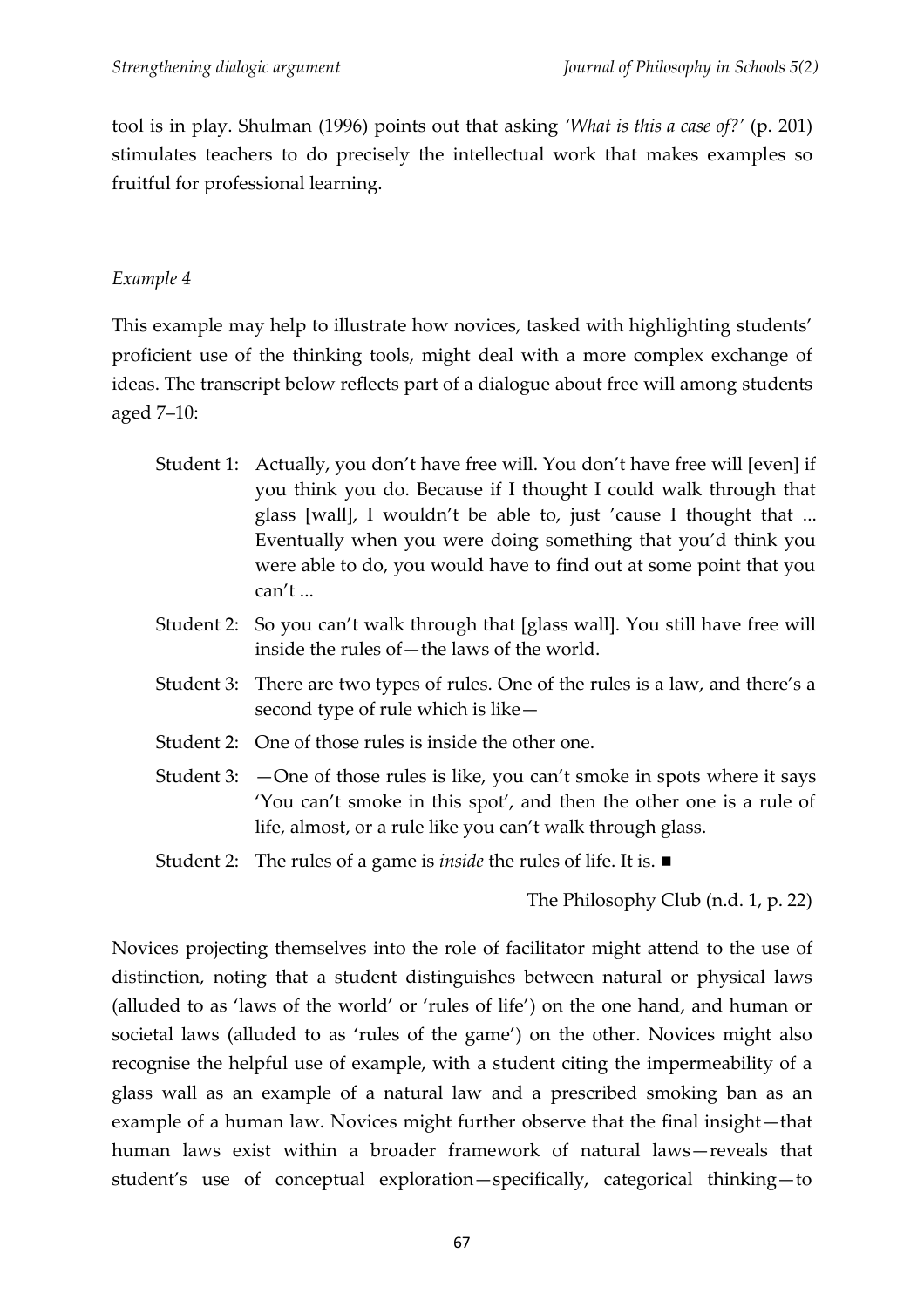systematically organise subject matter for 'a clearer, more coherent view ... [that] paves the way for deeper understanding' (Cam 2006, p. 21). Finally, having perceived the students' successful use of these various thinking tools, novices would need to consider how best to alert students to the thinking tools they have perhaps unwittingly used.

## *Example 5*

Some authentic examples reveal students' *lack* of proficiency in using the particular thinking tools needed to progress a dialogue. The transcript below, drawn from a video-recorded dialogue (Queensland University of Technology, n.d.) among students aged five and six, constitutes one such example. In this class, the facilitator was using borderline cases (Cam 2006) to help deepen students' understanding of the concept of stealing:

- Facilitator: 'Your friend has done a drawing that you really like. You do one exactly the same.' ... Are you able to give us a reason why your group decided [this case] goes under *not stealing*?
- Student 1: Because when you're stealing, it's taking something from someone and keeping it. But you're just copying the idea. You're just stealing the *idea*, not the thing.
- Facilitator: Hmm ... So if you're taking someone's idea, is that stealing their idea?
- Student 1: It's stealing their idea. Except it's a different type of stealing. It's not *stealing* stealing, it's the other type of stealing.
- Facilitator: What's the other type of stealing?
- Student 1: It's where you're just copying. It's not stealing, it's copying.
- Facilitator: Oh ... So what's the difference? Can you then make a distinction between copying and stealing? How are they different?
- Student 1: When you're stealing is like, if you see something you like that your friend has, that they built, and you want it, you don't steal it, you go home and make one, exactly the same. And it's not stealing, it's just copying.

....

Facilitator: Just on [Student 1's] idea of: 'it's not stealing, it's copying', he said, because you've got the idea. Stealing is you're *keeping* something.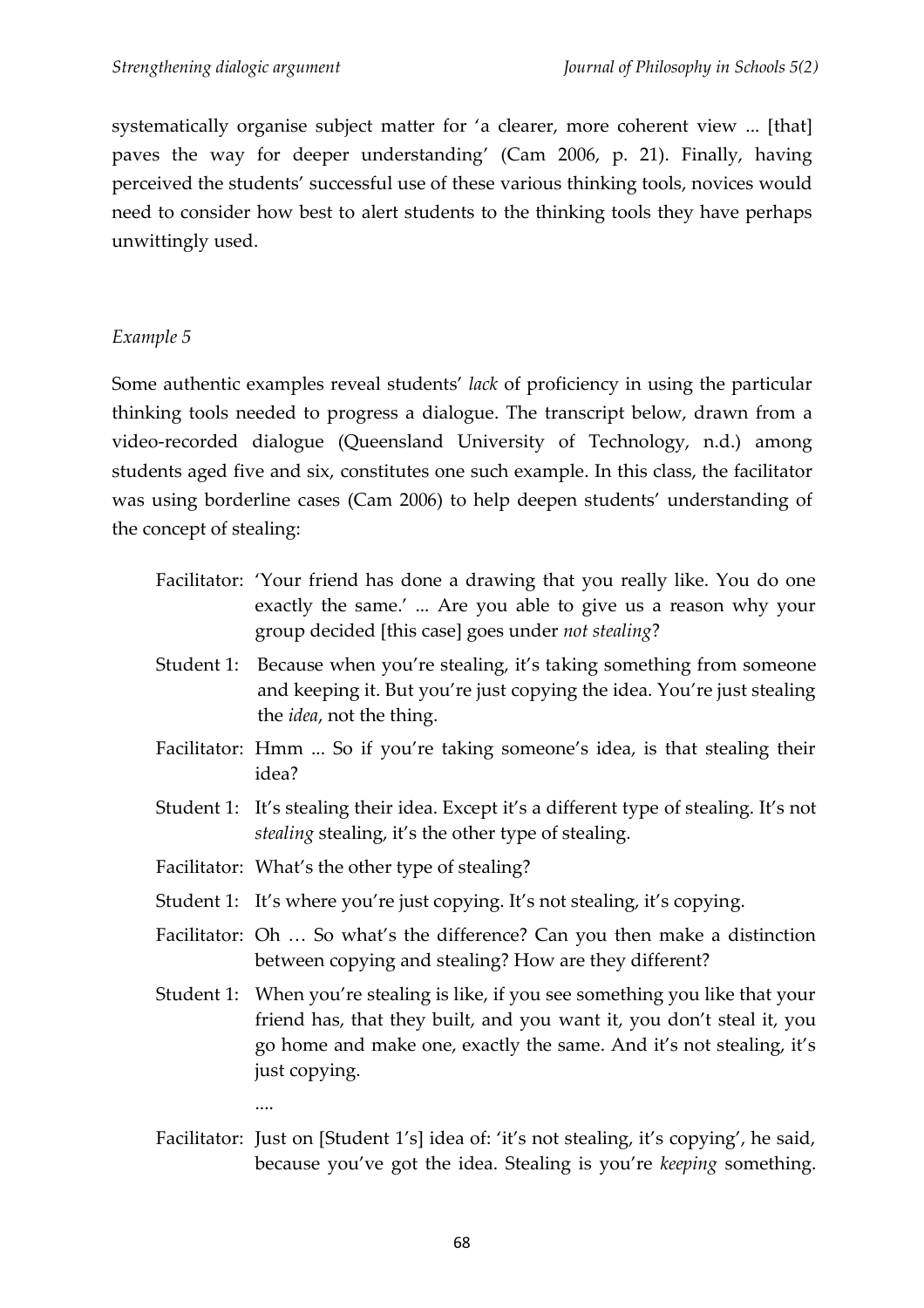Somebody *owns* it. And then you're *taking something* from them. Is that what you're doing with their idea? What do you think, [Student 2]?

- Student 2: Yes, it is stealing, because you're still stealing something: their idea. You're not stealing their picture, you're just stealing their idea of doing it. You're stealing something, but it doesn't look like you're stealing like the piece of paper.
- Facilitator: So it's not a physical thing, but it's still their idea, so you think it's stealing. What do other people think about that?

....

- Student 3: Copying *is* stealing. Because even though it's not the usual stealing, it's still stealing.
- Facilitator: Why? Why is it still stealing?
- Student 3: Because you're stealing someone's good idea they came up with themselves. And if they find out that you've stolen their idea, they might be, like, really downhearted that you have.
- Facilitator: So, would it ever be OK to copy someone's idea?
- Student 3: If they let you, yes.
- Facilitator: I'm going to write that down, too. 'You don't ask their permission'.

After the first student equivocates ('It's stealing ... Except ... It's not *stealing* stealing ... It's not stealing ...'), the facilitator attempts to elicit the use of distinction by asking: *'*Can you then make a distinction between copying and stealing? How are they different?' This is a helpful intervention, but the student appears to miss the cue. Instead of drawing a distinction, he elaborates on his belief that the act of copying an idea does not count as stealing.

Subsequently, the facilitator refers to stealing as taking something owned by someone else, perhaps hinting at an aspect of stealing that may help to distinguish it from mere copying: stealing deprives the rightful owner of something. The students do not seem to register this point, however. Two other students assert that copying an idea *is* stealing. Underlying their conviction may be a sense that copying and stealing both involve appropriation without giving due credit, but this idea is not clearly articulated.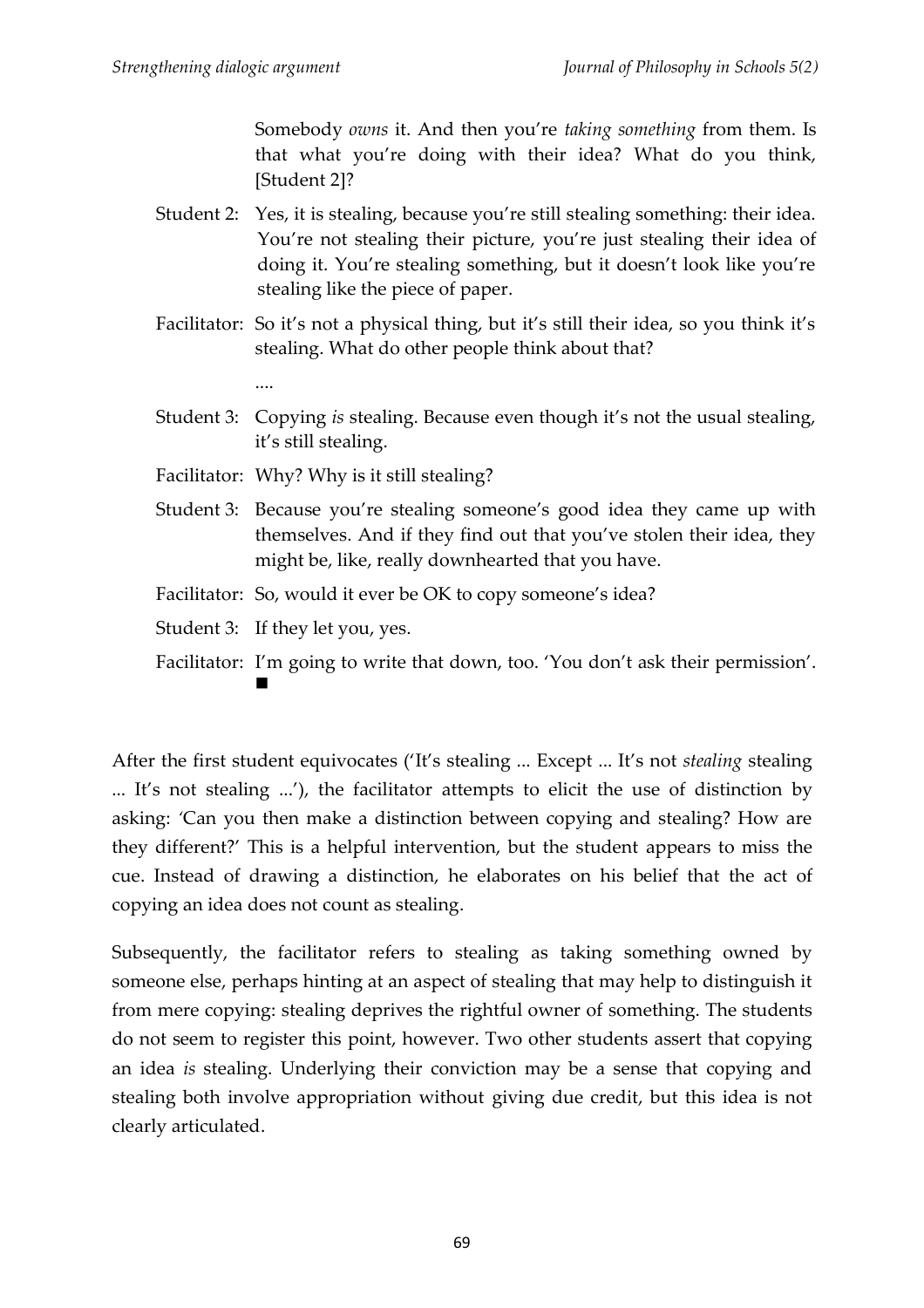At the end of the excerpt, the facilitator elicits the idea that permission may be granted for copying (but not, implicitly, for stealing). It's not clear whether the students perceive this as a further step towards drawing a distinction.

While the students' young ages must be acknowledged here, it is evident that they struggle with making the relevant distinction: by the end of the dialogue, key similarities and differences between copying and stealing remain obscure. It would therefore be a worthy challenge for novices to adopt the mantle of the facilitator and consider what they would say next in this dialogue to further support the students in distinction-making.

### *Example 6*

The following transcript, featuring nine- and ten-year-old students, constitutes another example that could be used to invite novices to adopt the mantle of the facilitator.

- Facilitator: If you imagine a society where there were no rules and no laws, and you could do whatever you liked, would you be happier in that society?
- Student 1: I'd be happier in a society where you had to follow average rules like 'No murdering', but you didn't have to follow rules like 'Clean your bedroom or there will be a severe consequence.'
- Facilitator: You've made a distinction between some kinds of rules or laws that you think it's important to follow, and others that you have to follow because you get told to, but you don't think they're that important. What makes those two categories of rules different?
- Student 1: Well one's actually important, and one's just stupid.
- Facilitator: OK, so what makes *not murdering* important in a way that *staying clean and tidy* is not important?
- Student 2: I could live in a room with junk on the floor and I'd still be able to survive.
- Student 3: Important rules are actually useful. Like 'don't run in the middle of the road'—it's a parenting rule and it's a good idea as well.  $\blacksquare$

The Philosophy Club (n.d. 1, p. 14)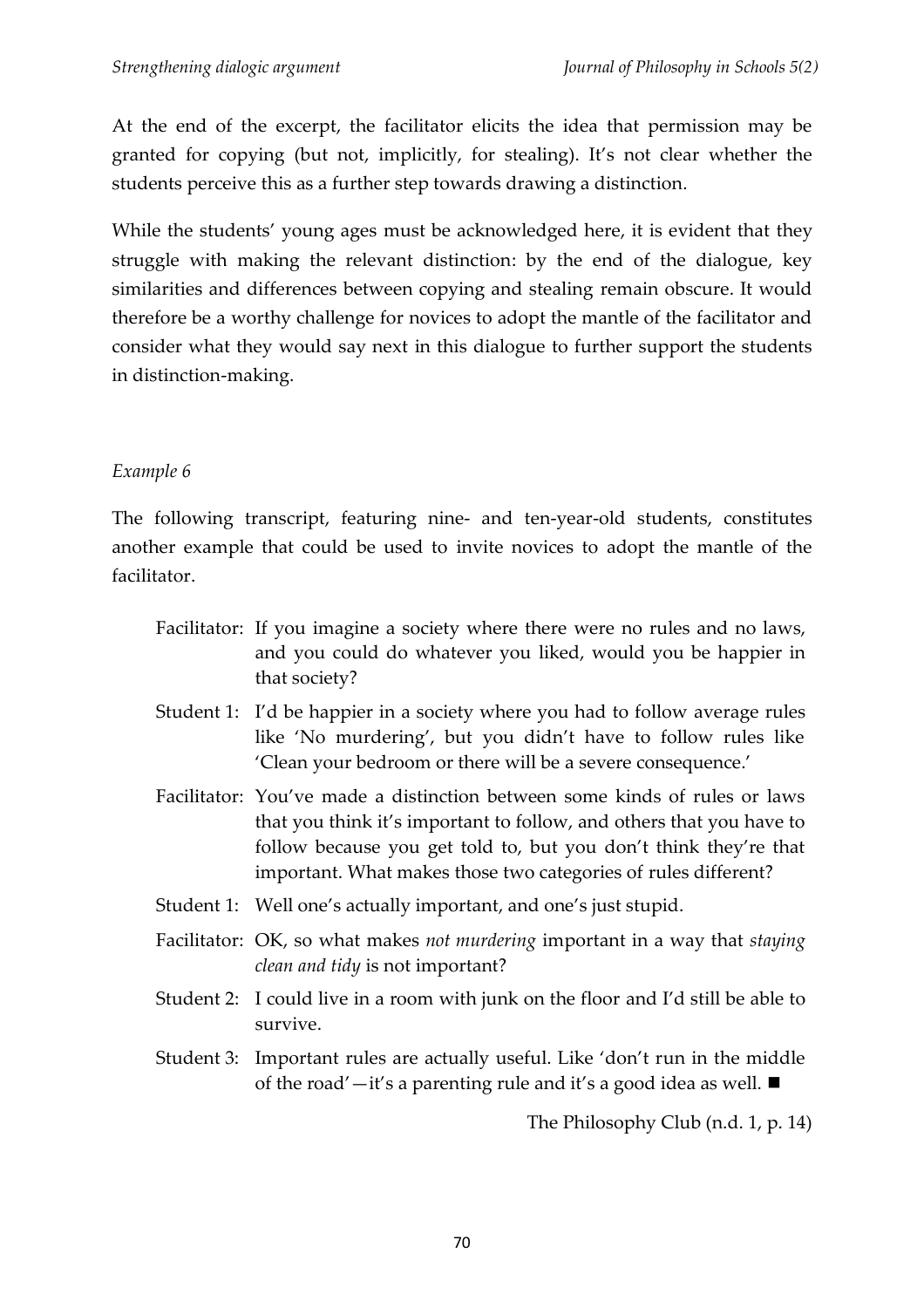After the first student draws a distinction between 'important' and 'stupid' rules, the facilitator attempts to elicit criteria for deciding importance. Subsequent remarks from students imply that the only behaviours that ought to be regulated are those that endanger survival. If made aware of this implication, the students might be inclined to reconsider their assumptions.

Novices could be asked how they, in the role of facilitator, would prompt students to identify and evaluate the implications of what they have said. One approach is for the facilitator to try to harness other students' insights in order to bring the hidden implication to light. As Reznitskaya and Gregory (2013) observe:

During inquiry dialogue, student misconceptions, gaps in knowledge, and flaws in reasoning become visible to the group and are 'put to the test of *public accountability*' ... Thus, the dialogic process guards against errors in substantive conclusions, as the group continually self-corrects. (p. 117)

Using another approach, novices could be encouraged to think of a suitable followup question. For instance, where a student discounts the importance of a rule like 'you must clean your room' on the grounds that mess doesn't undermine survival, a facilitator might ask: 'Are the *only* important rules ones that protect life?' or 'Can you think of a rule that you consider to be important even though obeying it won't preserve any lives?'

## *Example 7*

While students make intellectual moves quite instinctively, Cam (2006) recommends that they learn to deploy the thinking tools not merely in intuitive and *ad hoc* ways, but in conscious, strategic and eventually habitual ways. Facilitating this kind of cognitive development is no straightforward task, however. Students often formulate an argument in a mere sentence or two, and it can be very difficult for novices to discern the reasoning embedded in such fleeting utterances. Consider this remark that a ten-year-old made in the context of a dialogue about outgrowing childhood beliefs:

Student 1: There is significant proof that Santa isn't real. Significant proof. Like, kids have done nothing bad, and then Santa doesn't come. ■

The Philosophy Club (n.d. 1, p. 40)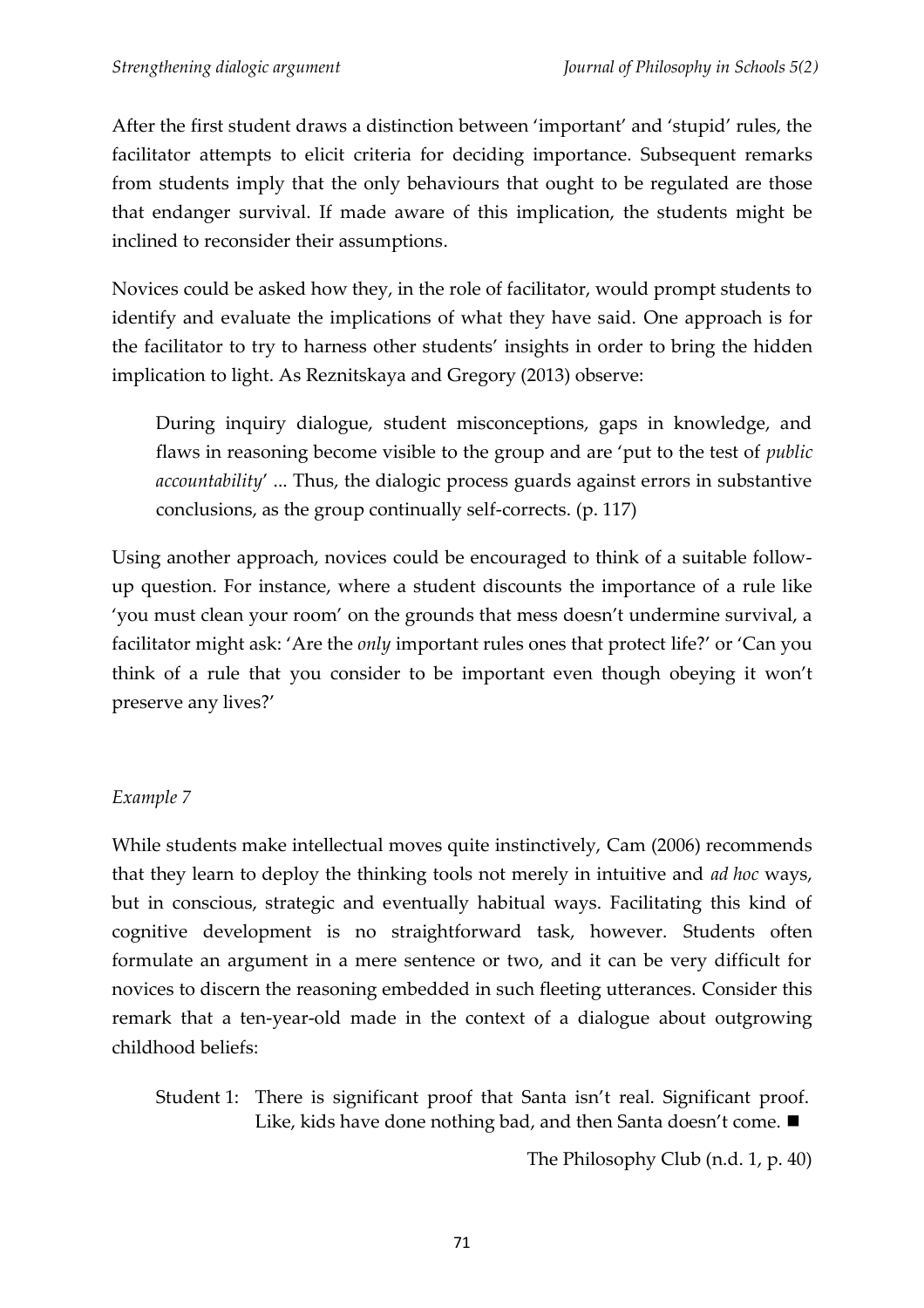Here, the student provides a reason ('kids have done nothing bad and then Santa doesn't come') in support of a claim ('Santa isn't real'). The fact that there is 'a "gap" between the reason given and the claim it is meant to support .... indicates that something is being assumed. The most plausible assumption is the thing that best plugs the gap' (Cam 2006, p. 106). A reformulation of the argument, with the student's plausible assumption stated as an implicit premise, might look like this:

|             | Premise 1 (implicit): If Santa were real, he would visit every well-behaved<br>child at Christmas. |
|-------------|----------------------------------------------------------------------------------------------------|
| Premise 2:  | At least some well-behaved children are not visited by<br>Santa at Christmas.                      |
| Conclusion: | (Therefore) Santa is not real.                                                                     |

It is important for novices to become attuned to the casual expression of arguments with implicit premises because students

have a tendency to express themselves in *assertions* rather than [complete] arguments ... Any links that inhere between the assertions and the conclusions they are trying to show are true are often implicitly made in their own heads and often unconsciously. For this reason I think the facilitator needs to be able to make explicit what is implicit and this is done by eliciting the connections [students] are making ... (Worley 2008, p. 20).

A facilitator who recognises such arguments as they arise in classroom dialogue will be better equipped to help students identify and test hidden assumptions.

## **Conclusion**

Following in the pragmatist tradition, Cam (in press) has long been preoccupied with integrating theory and practice. In the field of Philosophy for Children in Australia, he has led the charge by developing a broad array of accessible and popular teaching resources with a local flavour.

The proposal offered in this paper builds on Cam's legacy in two ways. First, by demonstrating how authentic examples can be usefully applied to professional learning, it integrates the theory of teaching dialogic argument with real-world practice. Such pragmatism is a cherished value of Cam's, and a *sine qua non* of his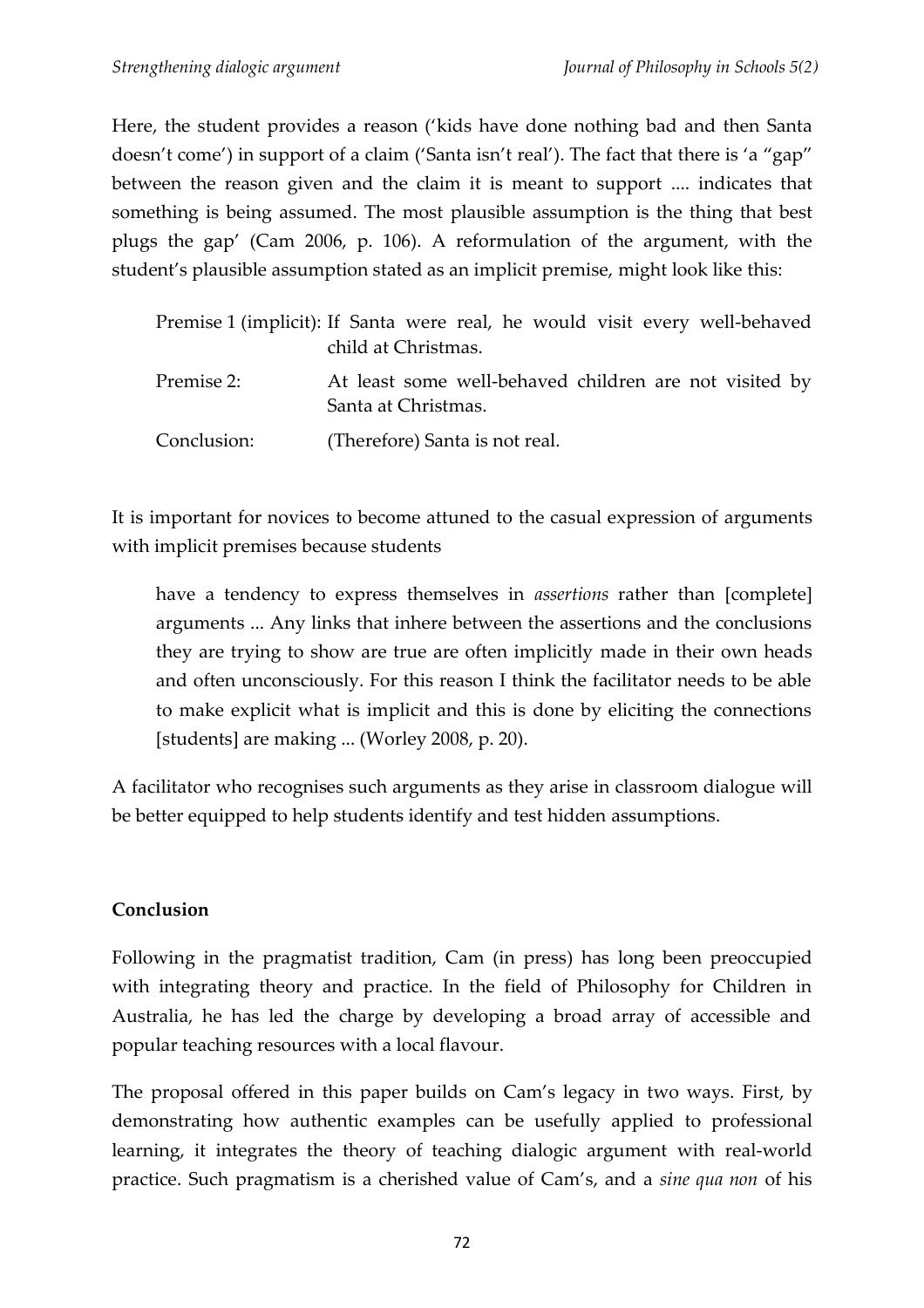success in creating teaching resources. Second, the proposal contributes to Cam's overarching vision of using classroom dialogue to develop students' proficiency in reasoning and conceptual exploration. As he says:

To temper our experience by submitting it to the judgment of others is to become more reasonable. I have in mind such things as learning to listen to other people's points of view and to concede the implications of our own opinions, as well as learning to explore our disagreements reasonably and to change our minds when that is warranted on the basis of reason and evidence. (Cam 2008, p. 39)

It is in the service of this vision that I am advocating the use of authentic examples in professional learning, not only to broaden the uptake of dialogic teaching but to engender dialogic argument in the classroom. In the same spirit I have demonstrated how both 'model facilitator' examples and 'adopt the mantle' examples usefully support novices in highlighting and eliciting students' intellectual moves.

I am similarly inspired by Kuhn's (2008) view that dialogic argument is 'the most powerful means of evaluating competing ideas and constructing shared understanding' (p.173), and that the 'skills and understanding associated with [dialogic] argument are truly ones that will *equip students for life*, not just for more school' (Kuhn 2008, p. 173, italics mine).

As a means to this vital end, professional learning programs must prepare novices more effectively to facilitate dialogic argument. This includes providing opportunities to engage deliberately with authentic examples. Without such opportunities, novices will continue to be daunted by the prospect of launching into dialogue facilitation. Moreover, those who do set sail may well find themselves adrift. Let's not leave them rudderless.

## **A note on the transcripts**

The quoted examples of dialogue in this paper were not all transcribed verbatim. For the sake of coherence, when transcribing examples I edited out some instances of speech disfluency, specifically false starts and fillers. In my choice of edits I made every effort to be faithful to the speakers' intended meaning.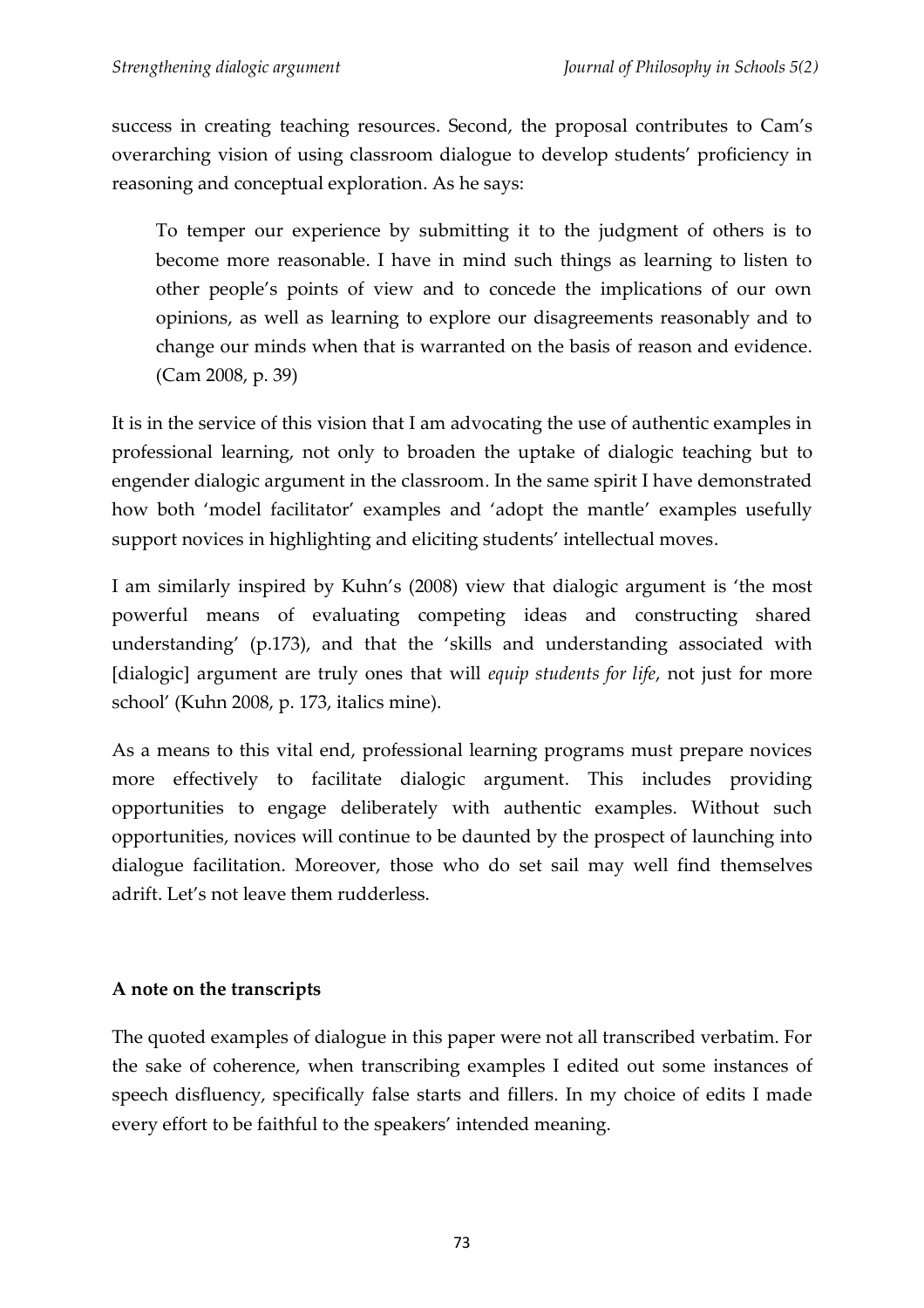### **Acknowledgements**

I am indebted to Philip Cam for introducing me to the Philosophy for Children movement when I was his Honours student at the University of NSW. Phil's pioneering work on the Australian scene, together with his lively curiosity and his commitment to building a more democratic society, were inspirations that set me on my own career path. When facilitating collaborative enquiry and dialogic argument with children, I have repeatedly called on fundamental ideas from Phil's research and writing, above all from his book *Twenty Thinking Tools*. I would like to thank Phil for his ongoing encouragement, and also pay tribute to his influential work in advancing philosophical engagement in Australian schools. I am also pleased to acknowledge two anonymous referees whose comments have improved the published version of this paper.

### **References**

- Alexander, RJ (2005, July) Culture, dialogue and learning: Notes on an emerging pedagogy. Paper presented at *the Conference of the International Association for Cognitive Education and Psychology: Education, Culture and Cognition: Intervening for growth*, University of Durham, UK. Available from [http://citeseerx.ist.psu.edu/viewdoc/download?doi=10.1.1.510.2581&rep=rep1&](http://citeseerx.ist.psu.edu/viewdoc/download?doi=10.1.1.510.2581&rep=rep1&type=pdf) [type=pdf](http://citeseerx.ist.psu.edu/viewdoc/download?doi=10.1.1.510.2581&rep=rep1&type=pdf)
- Baecher, L & Kung, S-C (2011) Jumpstarting novice teachers' ability to analyze classroom video: Affordances of an online workshop. *Journal of Digital Learning in Teacher Education,* 28(1), pp. 16-26.
- Borko, H, Koellner, K, Jacobs, J & Seago, N (2011) Using video representations of teaching in practice-based professional development programs. *ZDM Mathematics Education,* 43, pp. 175-187.
- Cam, P (1994) A philosophical approach to moral education. *Critical & Creative Thinking*, 2(2), pp. 19-26.
- Cam, P (2006) *Twenty thinking tools: Collaborative inquiry for the classroom*. ACER Press, Melbourne.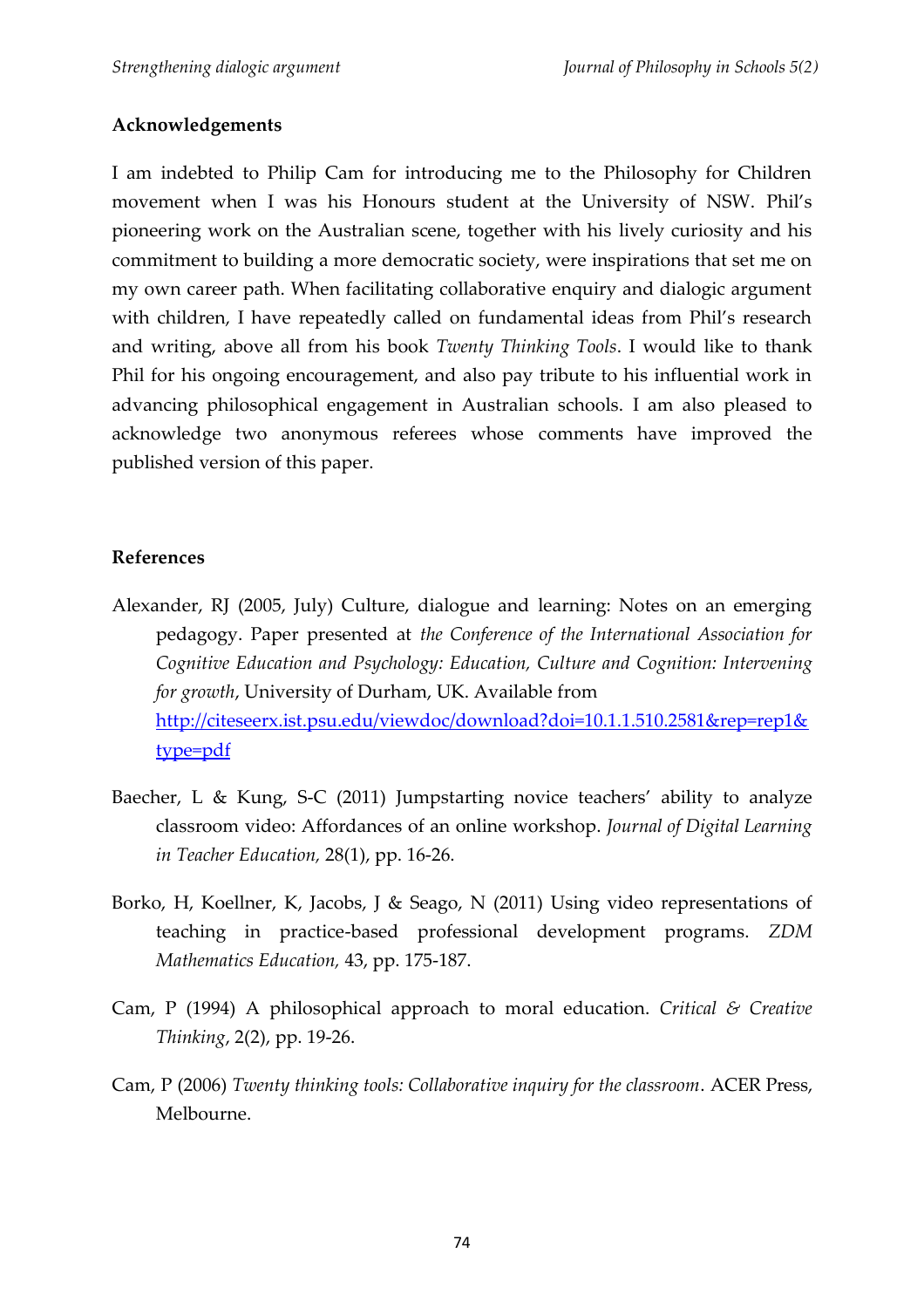- Cam, P (2008) Dewey's continuing relevance to thinking in education. In C Tan (ed), *Philosophical reflections for educators*. Cengage Learning, Singapore, pp. 31-39.
- Cam, P (2012) Matthew Lipman (1923–2010). *Diogenes*, 58(4), pp. 116-118.
- Cam, P (2018) The generic argument for teaching philosophy. *Journal of Philosophy in Schools*, 5(1), pp. 59-75.
- Cam, P (in press) Writing for children and teachers: A philosophical journey. In G Burgh & S Thornton (eds), *Philosophical inquiry with children: The development of an inquiring society in Australia*. Routledge.
- Chinn, C, Anderson, RC, Waggoner, M (2001) Patterns of discourse during two kinds of literature discussion. *Reading Research Quarterly*, 36(4), pp. 378-411.
- Darling-Hammond, L & Hammerness, K (2002) Toward a pedagogy of cases in teacher education. *Teaching Education*, 13(2), pp. 125-135.
- Dong, T, Anderson, RC, Lin, T-J & Wu, X (2010) Concurrent student-managed discussions in a large class. *International Journal of Educational Research*, 48(5), pp. 352-367.
- Erickson, F (2014) Ways of seeing video: Toward a phenomenology of minimally edited footage. In R Goldman, R Pea, B Barron, & S Derry (eds), *Video research in the learning sciences*. Routledge, New York, NY. Available from [https://books.google.com.au/books?hl=en&lr=&id=7HZ9AwAAQBAJ&oi=fnd&](https://books.google.com.au/books?hl=en&lr=&id=7HZ9AwAAQBAJ&oi=fnd&pg=PA145&ots=0p9IUl-v_M&sig=-9OZ4-TK5raqxI5fWeCmUQjKE0E&redir_esc=y#v=onepage&q&f=falsee) [pg=PA145&ots=0p9IUl-v\\_M&sig=-9OZ4-](https://books.google.com.au/books?hl=en&lr=&id=7HZ9AwAAQBAJ&oi=fnd&pg=PA145&ots=0p9IUl-v_M&sig=-9OZ4-TK5raqxI5fWeCmUQjKE0E&redir_esc=y#v=onepage&q&f=falsee) [TK5raqxI5fWeCmUQjKE0E&redir\\_esc=y#v=onepage&q&f=falsee](https://books.google.com.au/books?hl=en&lr=&id=7HZ9AwAAQBAJ&oi=fnd&pg=PA145&ots=0p9IUl-v_M&sig=-9OZ4-TK5raqxI5fWeCmUQjKE0E&redir_esc=y#v=onepage&q&f=falsee)
- Fisher, R (2012) *Teaching thinking: Philosophical enquiry in the classroom* (3rd edn). Continuum, London.
- Goldberg, S (n.d.) Reflections on doing philosophy in high school by Steve Goldberg [Blog post]. Available from [http://plato-philosophy.org/reflections-on-doing](http://plato-philosophy.org/reflections-on-doing-philosophy-in-high-school-by-steve-goldberg/)[philosophy-in-high-school-by-steve-goldberg/](http://plato-philosophy.org/reflections-on-doing-philosophy-in-high-school-by-steve-goldberg/)
- Gonzalez-DeHass, AR & Willems, PP (2014) Case-study instruction in educational psychology: Implications for teacher preparation. In M Li & Y Zhao (eds), *Exploring learning & teaching in Higher Education*. Springer, Berlin, pp. 99-122.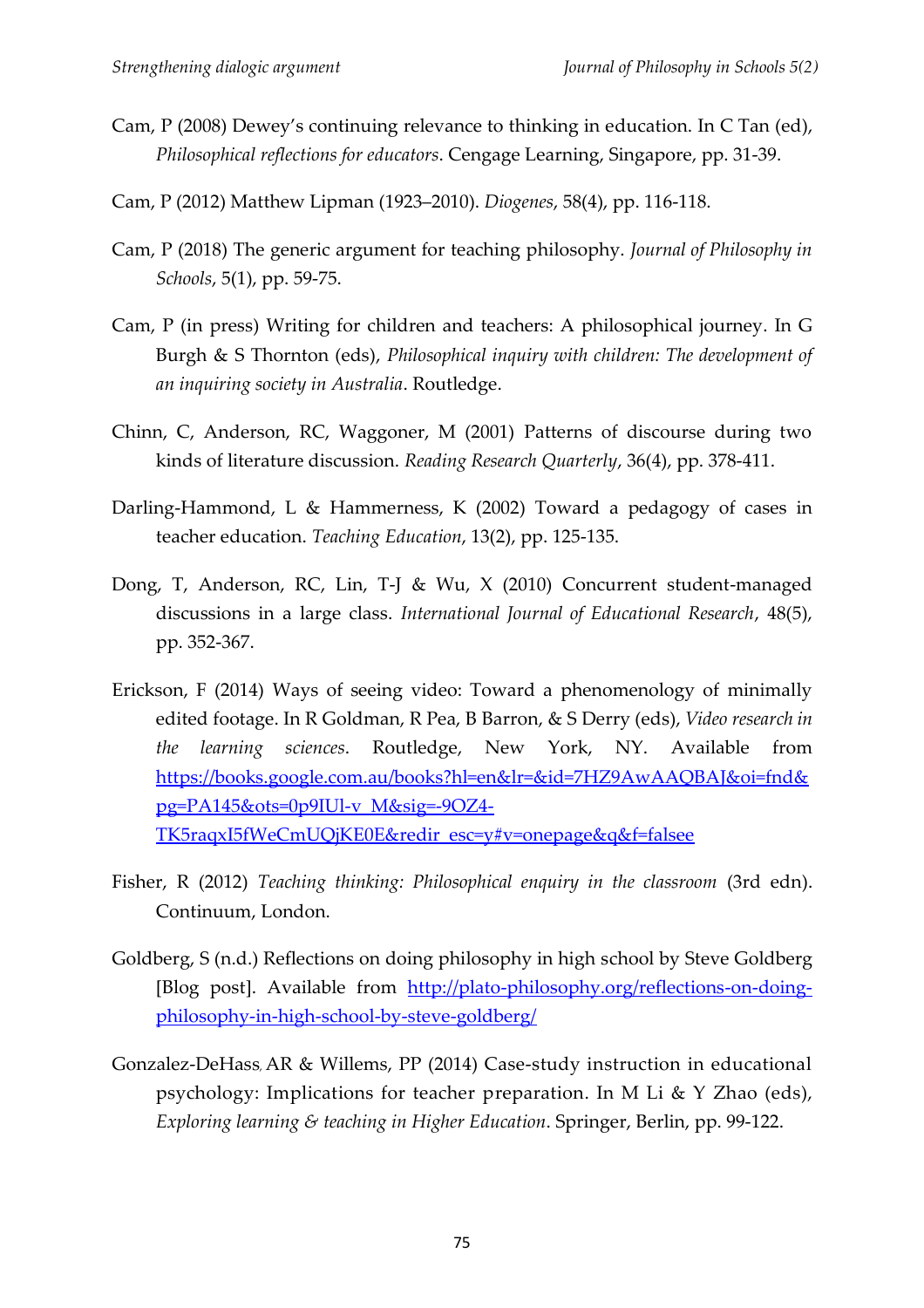- Heitzmann, R (2008) Case study instruction in teacher education: Opportunity to develop students' critical thinking, school smarts and decision making. *Education*, 128(4), pp. 523-542.
- Heleo Editors (2016, October 10) Humans are great at arguing but bad at reasoning. Julia Galef explains why. *Heleo*. Available from [https://heleo.com/conversation](https://heleo.com/conversation-humans-are-great-at-arguing-but-bad-at-reasoning-julia-galef-explains-why/11304/)[humans-are-great-at-arguing-but-bad-at-reasoning-julia-galef-explains](https://heleo.com/conversation-humans-are-great-at-arguing-but-bad-at-reasoning-julia-galef-explains-why/11304/)[why/11304/](https://heleo.com/conversation-humans-are-great-at-arguing-but-bad-at-reasoning-julia-galef-explains-why/11304/)
- Hewitt, J, Pedretti, E, Bencze, L, Vaillancourt, BD & Yoon, S (2003) New applications for multimedia cases: Promoting reflective practice in preservice teacher education. *Journal of Technology and Teacher Education*, 11(4), pp. 483-500.
- Jadallah, M, Anderson, RC, Nguyen-Jahiel, K, Miller, M, Kim, I-H, Kuo, L-J, Wu, X & Dong, T (2011) Influence of a teacher's scaffolding moves during child-led small-group discussions. *American Educational Research Journal*, 48, pp. 194-230.
- Kuhn, D (2008) *Education for thinking*. Harvard University Press, Cambridge, MA.
- Kuhn, D & Felton, M (2001) The development of argumentive discourse skill. *Discourse Processes*, 32(2&3), pp. 135-153.
- Kuhn, D, Shaw, V & Felton, M (1997) Effects of dyadic interaction on argumentative reasoning. *Cognition and Instruction*, 15(3), pp. 287-315.
- Lin, T-J, Anderson, RC, Hummel, JE, Jadallah, M, Miller, BW, Nguyen-Jahiel, K, Morris, JA, Kuo, LJ, Kim, IL, Wu, X & Dong, T (2012) Children's use of analogy during collaborative reasoning. *Child Development*, 83(4), pp. 1429-1443.
- Luo, H (2015) Applying the case-based method in designing self-directed online instruction Unpublished dissertation. Syracuse University, Syracuse, NY. Available from <https://surface.syr.edu/cgi/viewcontent.cgi?article=1254&context=etd>
- Makhoul, R (2016, September 1) *'I won't eat animals,' girl tells her mother* [Video file]. Available from <https://www.youtube.com/watch?v=5Npv2Mpbd3w>
- Merseth, KK (1996) Cases and case methods in teacher education. In J Sikula (ed), *Handbook of research on teacher education* (2nd edn). Macmillan, New York, NY, pp. 722-744.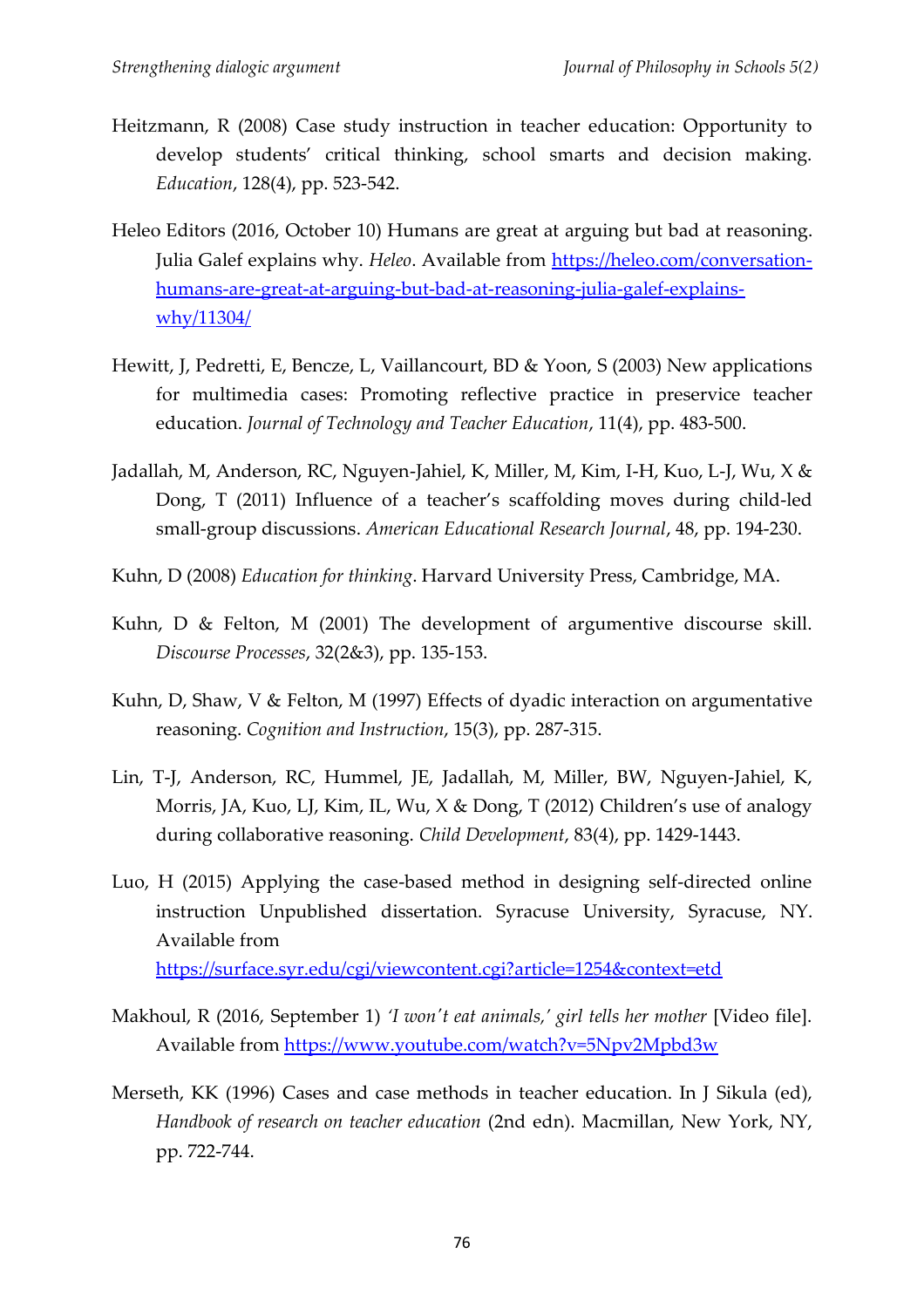- Nath, JL (2005) The roles of case studies in the educational field. *International Journal of Case Method Research & Application*, 17(3), pp. 396-400.
- Pearson, H (1951) The case method of instruction. *Harvard Education Review*, 21(3), pp. 175-192.
- The Philosophy Club (n.d. 1) Collected transcripts from student workshops 2012– 2014. Unpublished transcripts.
- The Philosophy Club (n.d. 2) Participant feedback. Available from [https://thephilosophyclub.com.au/what-we-do/teacher-training-in](https://thephilosophyclub.com.au/what-we-do/teacher-training-in-schools/participant-feedback/)[schools/participant-feedback/](https://thephilosophyclub.com.au/what-we-do/teacher-training-in-schools/participant-feedback/)
- The Philosophy Foundation (2011, October 27) Live philosophy session on radio [Blog post]. Available from [https://thephilosophyshop.wordpress.com/tag/the](https://thephilosophyshop.wordpress.com/tag/the-if-machine/)[if-machine/](https://thephilosophyshop.wordpress.com/tag/the-if-machine/)
- Queensland University of Technology (n.d.) *Philosophical inquiry: Facilitating thinking in the classroom* [DVD].
- Reznitskaya, A, Anderson, RC, McNurlen, B, Nguyen-Jahiel, K, Archodidou, A, & Kim, S (2001) Influence of oral discussion on written argument. *Discourse Processes*, 32(2&3), pp. 155-175.
- Reznitskaya, A & Gregory, M (2013) Student thought and classroom language: Examining the mechanisms of change in dialogic teaching. *Educational Psychologist*, 48(2), pp. 114-133.
- Reznitskaya, A, Kuo, L, Clark, A, Miller, B, Jadallah, M, Anderson, RC, & Nguyen-Jahiel, K (2009) Collaborative reasoning: A dialogic approach to group discussions. *Cambridge Journal of Education*, 39, pp. 29-48.
- Reznitskaya, A & Wilkinson, IAG (2017) *The most reasonable answer: Helping students build better arguments together*. Harvard Education Press, Boston, MA.
- Robinson, G (2013, August 24) *The naughtybot: Philosophical enquiry with primary school children* [Video file]. Available from <https://www.youtube.com/watch?v=lupY8KNU4E>
- Robinson, G (2014, December 9) *The spaceship of Theseus: Philosophical enquiry with primary children* [Video file]. Available from